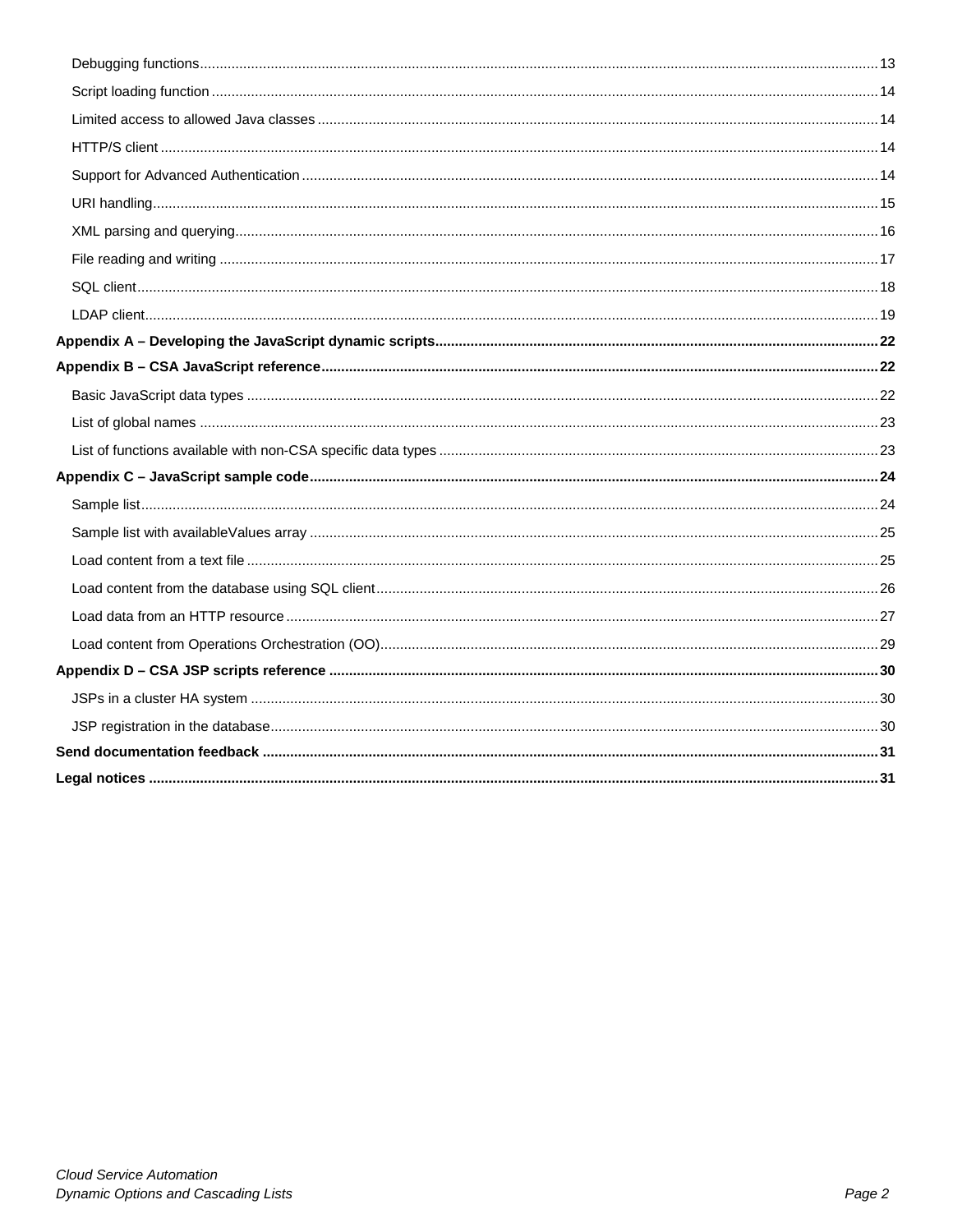## <span id="page-2-0"></span>**Introduction**

Subscriber options allow designers to create option sets during modeling a service design. These option sets are exposed to subscribers or consumers, which allow the subscribers or consumers to select an option value in the Marketplace Portal. The option can be a String, Boolean, Integer or a List type. This white paper outlines various choices available to populate the list properties.

Consider an infrastructure cloud offering which provisions a simple server. A subscriber has to choose an operating system (OS) and OS Edition from a selection list. The designer can model the option list and load the list statically at design time or dynamically load it from an external source like a file or a database.

This white paper covers the following cases with examples:

- Populate a list at design time static loading
- Populate a list from an external source dynamic loading

**Note**: This white paper assumes you are familiar with the Cloud Service Management Console and Marketplace Portal.

## <span id="page-2-1"></span>**Dynamic loading**

An option list property can be populated by capturing data from an external source like a file or a database. The list property is associated with a JavaScript (JS) file which embeds the logic to capture data from an external source and wraps the data as XML. CSA provides a framework to execute JavaScript in the context of JBOSS and returns XML as an HTTP response.

When an offering is requested in the Marketplace Portal, the subscriber options in the Marketplace Portal are loaded, triggering an HTTP request call to the JavaScript. CSA executes the script and returns XML data to populate the list in the Marketplace Portal.

## <span id="page-2-2"></span>**Component properties**

Consider that you have created a service design that has a Server component. Create two list properties, **OS** (Operating System) and **OSEdition** on the server component.

- 1. In the Server (Component), in the **Properties** tab, click the **Create New Property** icon.
- 2. Enter the following information in the Create Property wizard and click **Create**:
	- **Type**: List
	- **Name**: OS
	- **Display Name**: OS
- 3. Repeat these steps to create the OSEdition list property.

The OS and OSEdition properties appear as List properties in the Server Properties list.



## <span id="page-2-3"></span>**Subscriber options**

Create a subscriber option set called **Server Deployment** and add an option called **Server**.

1. Select the **Subscriber Options** tab and click **Add Option Set**.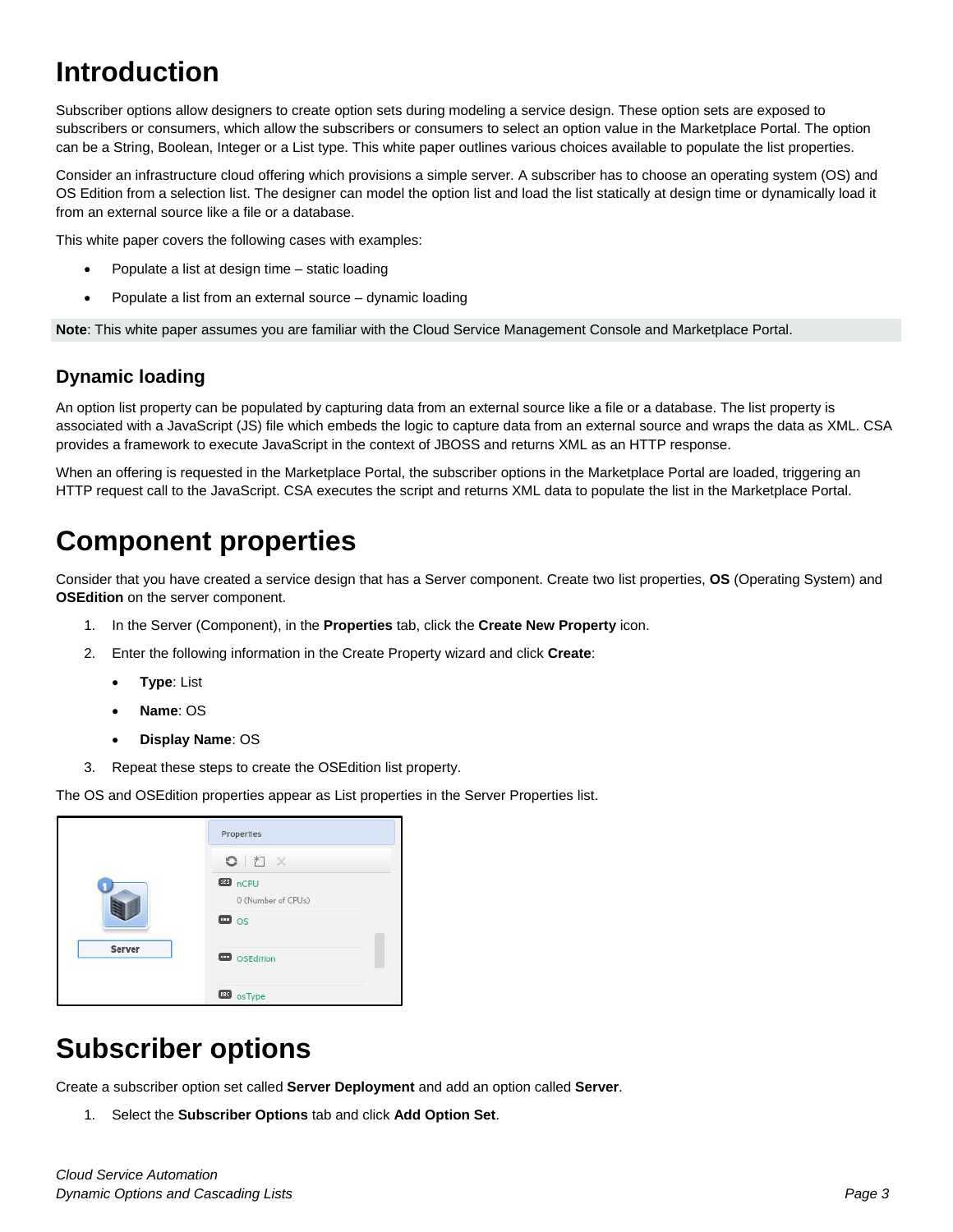- 2. Enter **Server Deployment** in the **Display Name** field.
- 3. In the Server Deployment option set, click the **Add Option** button and enter **Server** in the **Display Name** field and click **Save**.

## <span id="page-3-0"></span>**Static loading**

In the **Add Property** area, create a list property called **Operating System** for the subscriber option, **Server**.

- 1. Click **Add Property** to add a list property.
- 2. Enter the following information, then click **Done**. Static loading is the default:
	- **Property** Type: List
	- **Name**: OperatingSystem
	- **Display** Name: Operating System
	- Click **Editable**
	- Click **Single Select**
	- Under **List Items**, enter the following operating system names and values:

| <b>Display Name</b> | Value        |
|---------------------|--------------|
| Windows 2008        | Windows 2008 |
| Windows 2012        | Windows 2012 |

- 3. Bind the Operating System property to the OS property on the Server component.
- 4. Click **Save**



## <span id="page-3-1"></span>**Limitations on the static list property**

The following table identifies the character length of attribute values:

| <b>Display Name</b> | Value |
|---------------------|-------|
| Display Name        | 255   |
| Description         | 255   |
| Value               | 4000  |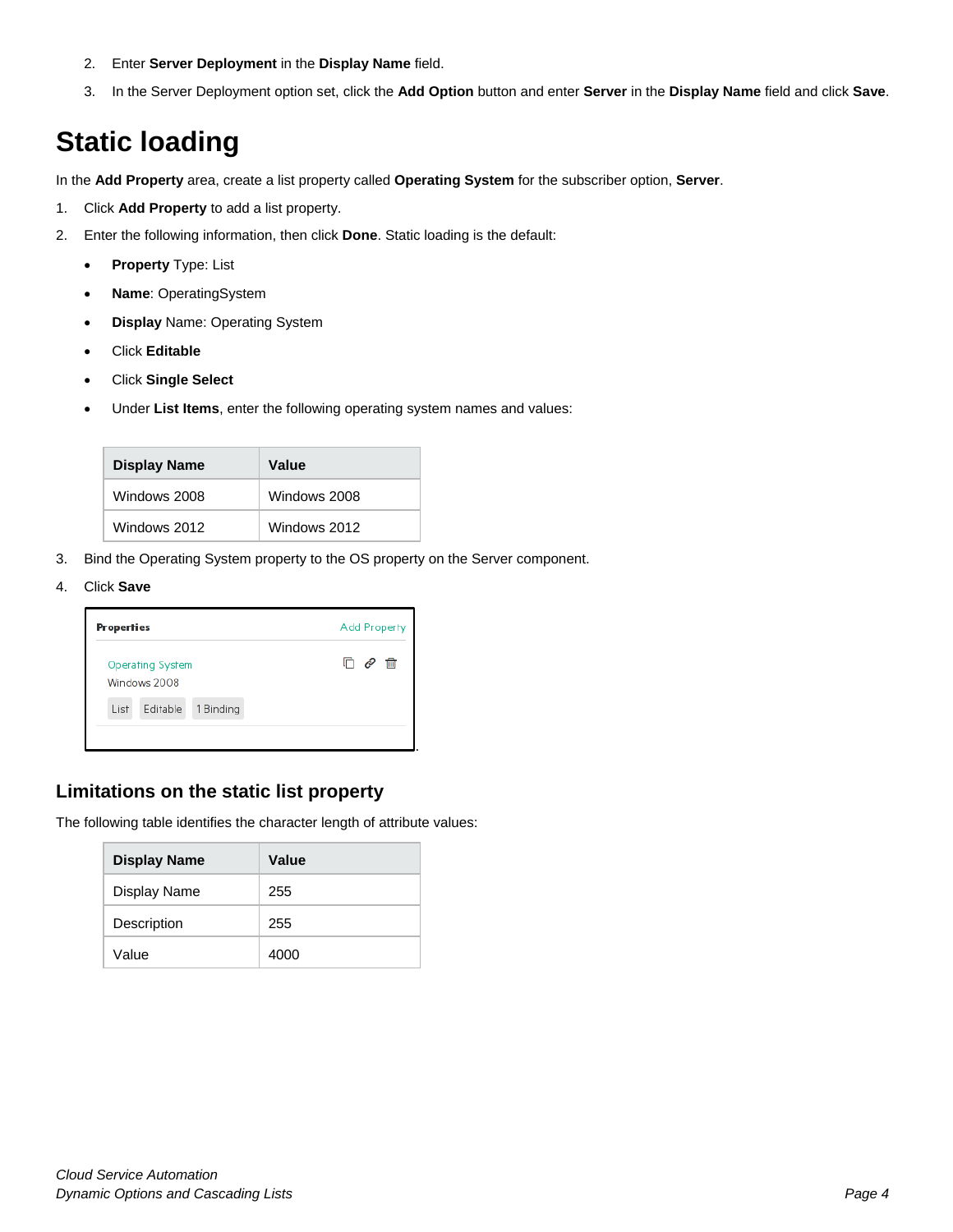## <span id="page-4-0"></span>**Dynamic loading**

CSA includes out-of-the-box scripts from which you can select for dynamic loading. You can also add new scripts using the Manage Scripts dialog. All the JavaScript files available in this dialog are stored in the CSA database. Scripts are visible across all organizations in the Marketplace Portal.

| <b>List Items</b>     | Switch to Static Entry |
|-----------------------|------------------------|
| osProperties.js       |                        |
| <b>Manage Scripts</b> |                        |

The script is invoked at subscription ordering or modification time by the out-of-the-box CSA user csaReportingUser, who has readonly access to CSA. For more information about this user, see the *Cloud Service Automation Configuration Guide*.

## <span id="page-4-1"></span>**Contents of the script**

To load a list of key-value pairs like (key1, name1) or (key2, name2) into the option property, the script needs to wrap the key-value pairs in XML as shown below. The script must write this XML to its standard output (body of HTTP response).

| <property></property>                      |
|--------------------------------------------|
| <availablevalues></availablevalues>        |
| <value>key1</value>                        |
| <displayname>name1</displayname>           |
| <description>Key description</description> |
| <initialprice>11</initialprice>            |
| <recurringprice>1</recurringprice>         |
|                                            |
| <availablevalues></availablevalues>        |
| <value>key2</value>                        |
| <displayname>name2</displayname>           |
| <description>Key description</description> |
| <initialprice>12</initialprice>            |
| <recurringprice>2</recurringprice>         |
|                                            |
| $<$ /Property>                             |

Each **availableValues** tag describes one item in the list of the dynamic list property. The tags **value**, **displayName** and **description** describe how the value is processed and displayed.

The tags **initialPrice** and **recurringPrice** are optional. These tags describe how each item affects the price when it is selected as an offering in the Marketplace Portal. Currency of these values and recurrence period are part of the service offering.

XML may be produced in the script either by using the print/println functions (see Appendix C - [JavaScript sample code\)](#page-23-0) or preferably by a more JavaScript-friendly way as follows:

• The script creates a variable **availableValues** with a value containing an array of objects where each object contains some of these keys: **value**, **displayName**, **description**, **initialPrice**, **recurringPrice** with strings as values.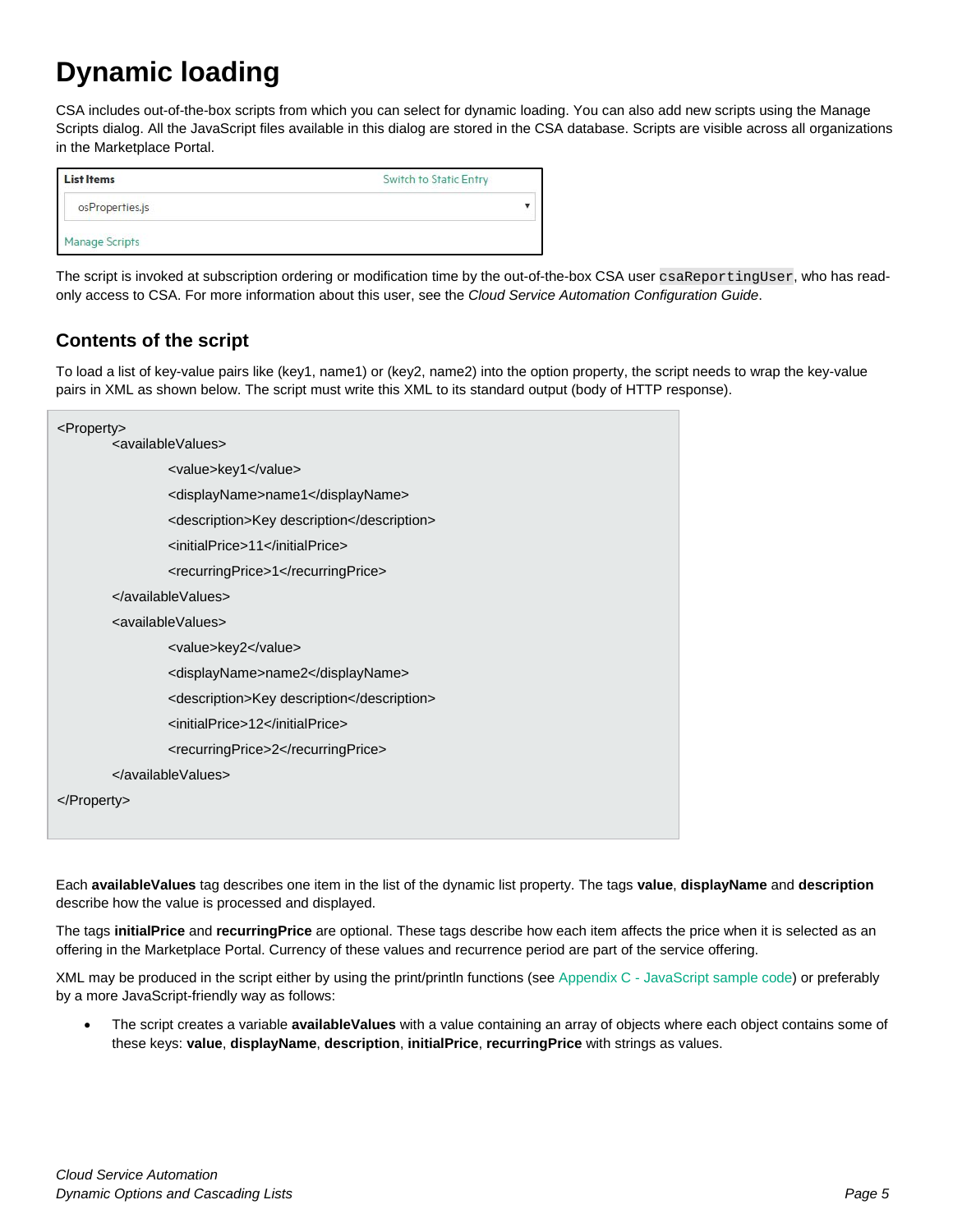## <span id="page-5-0"></span>**Server edition script**

In this scenario, you will return values **Standard** and **Enterprise** as choices for the operating system edition. The script below will return these values. Save the content to the file osProperties. js and upload this file via the Manage Scripts dialog.

| availableValues = $[ \ \{$ |                      |                              |
|----------------------------|----------------------|------------------------------|
|                            | 'value': 'Standard', |                              |
|                            |                      | 'displayName': 'Standard',   |
|                            |                      | 'description': 'Standard'    |
|                            |                      |                              |
|                            |                      | 'value': 'Enterprise',       |
|                            |                      | 'displayName': 'Enterprise', |
|                            |                      | 'description': 'Enterprise'  |
|                            |                      |                              |

| js-example4-library2.js<br>/csa/api/javascriptstore/js-example4-library2.js | fil                    |  |
|-----------------------------------------------------------------------------|------------------------|--|
| js-example4.js<br>/csa/api/javascriptstore/js-example4.js                   | 冊                      |  |
|                                                                             |                        |  |
| <b>Upload</b>                                                               | <b>Select</b><br>Close |  |

## <span id="page-5-1"></span>**Dynamic property**

Create a list property called **Server Edition** and configure the property using the **Switch to Dynamic Entry** option.

- 1. Enter the following information and then click **Done**:
	- **Property Type:** List
	- **Name:** ServerEdition
	- **Display Name**: Server Edition
	- Click **Single Select**
	- Click **Switch to Dynamic Entry**
	- Under List Items: select a JavaScript script to use for the dynamic values. In this case, select the osProperties. js script that you created in the [Server edition script](#page-5-0) section above.
- 2. Bind the Server Edition property to the OSEdition property on the Server component.
- 3. Click **Save**.

| <b>Properties</b>                        |                      | Add Property |
|------------------------------------------|----------------------|--------------|
| <b>Operating System</b><br>Windows 2008  |                      | 侖<br>e       |
| Editable<br>List                         | 1 Binding            |              |
| <b>Server Edition</b><br>osProperties.js |                      | 侖            |
| Editable<br>List                         | 1 Binding<br>Dynamic |              |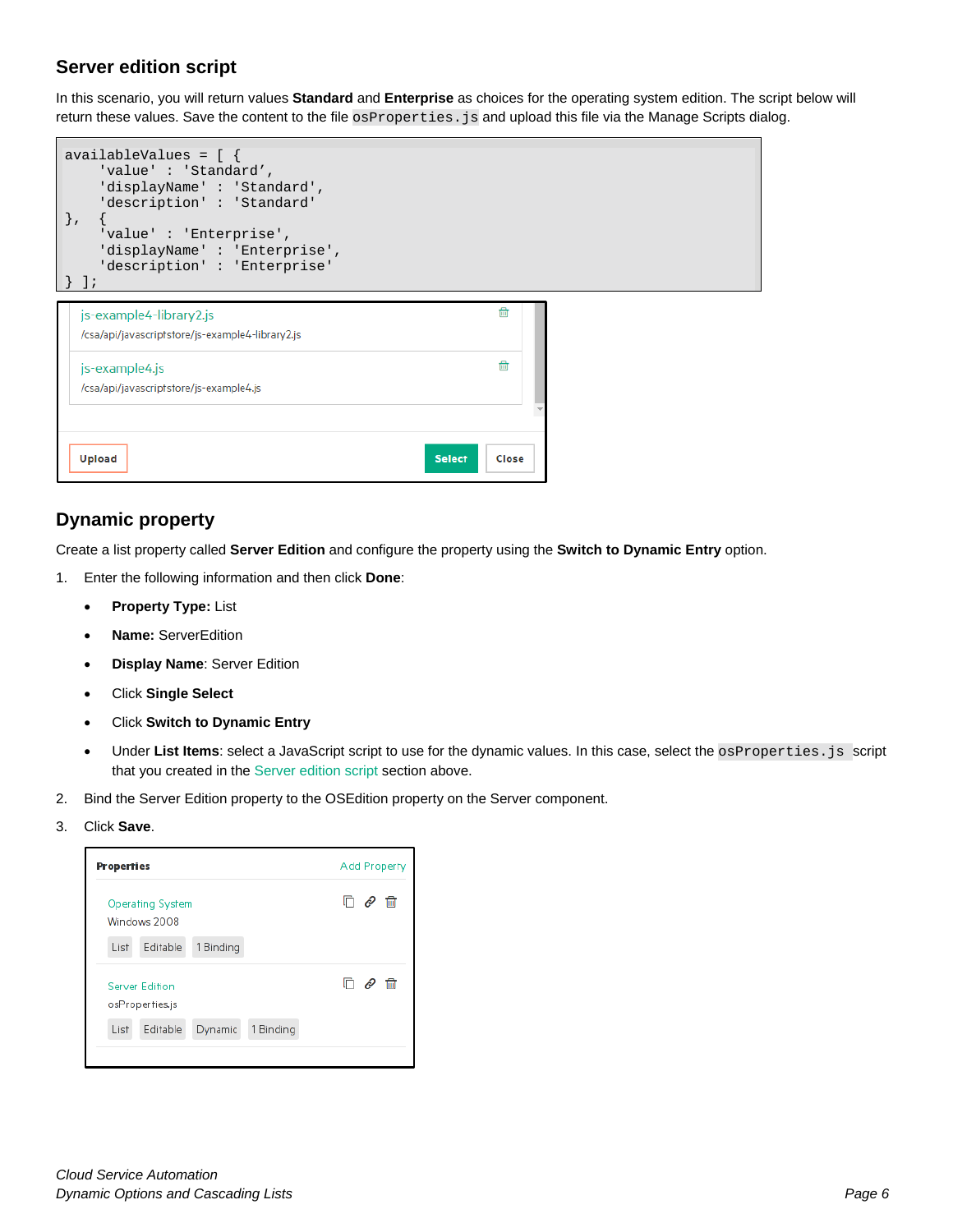## <span id="page-6-0"></span>**Test the Dynamic Query**

CSA provides the capabilities to test the JavaScript script on the Designer. Click the **Refresh Data** button to validate the script.

| <b>List Items</b>                                              |                               | <b>Switch to Static Entry</b> |
|----------------------------------------------------------------|-------------------------------|-------------------------------|
| osProperties.js                                                |                               | v                             |
| <b>Manage Scripts</b>                                          |                               |                               |
| Specify the HTTP parameters to use when executing this script. |                               |                               |
| Parameter Name                                                 | <b>Parameter Value</b><br>$=$ | ē                             |
| <b>Item Name</b>                                               | <b>Item Value</b>             | O                             |
| Enterprise                                                     | Enterprise                    |                               |
| Standard                                                       | Standard                      |                               |
|                                                                |                               |                               |

See **[Appendix A](#page-18-0)** for information on developing and debugging the JavaScript scripts. See **[Appendix C](#page-23-0)** for additional sample JavaScript code snippets.

### <span id="page-6-1"></span>**Dynamic list in the Marketplace Portal**

In the Marketplace Portal, the dynamic list will display as shown below:

|  | Server Deployment                                                                |                            |
|--|----------------------------------------------------------------------------------|----------------------------|
|  | Server                                                                           | $$0.00$ and $$0.00$ yearly |
|  | Operating System                                                                 |                            |
|  | Windows 2008 - \$ 0.00 + \$ 0.00 yearly<br>┳                                     |                            |
|  | Server Edition                                                                   |                            |
|  | Enterprise - \$ 0.00 + \$ 0.00 yearly<br>$\overline{\phantom{a}}$                |                            |
|  | Enterprise $-$ \$ 0.00 + \$ 0.00 yearly<br>Standard $-$ \$ 0.00 + \$ 0.00 yearly |                            |

### <span id="page-6-2"></span>**Limitations**

#### **Scope of dynamic list**

The dynamic list feature of populating property values can only be used in the Option model. This feature is not available for properties defined on components, providers, or internal actions.

Also, there is no limitation to the number of option-sets or options in Option model. But there is a limitation on the number of nested options that be defined with an option set; for example, an option within an option. CSA allows only three levels of nested options in the model.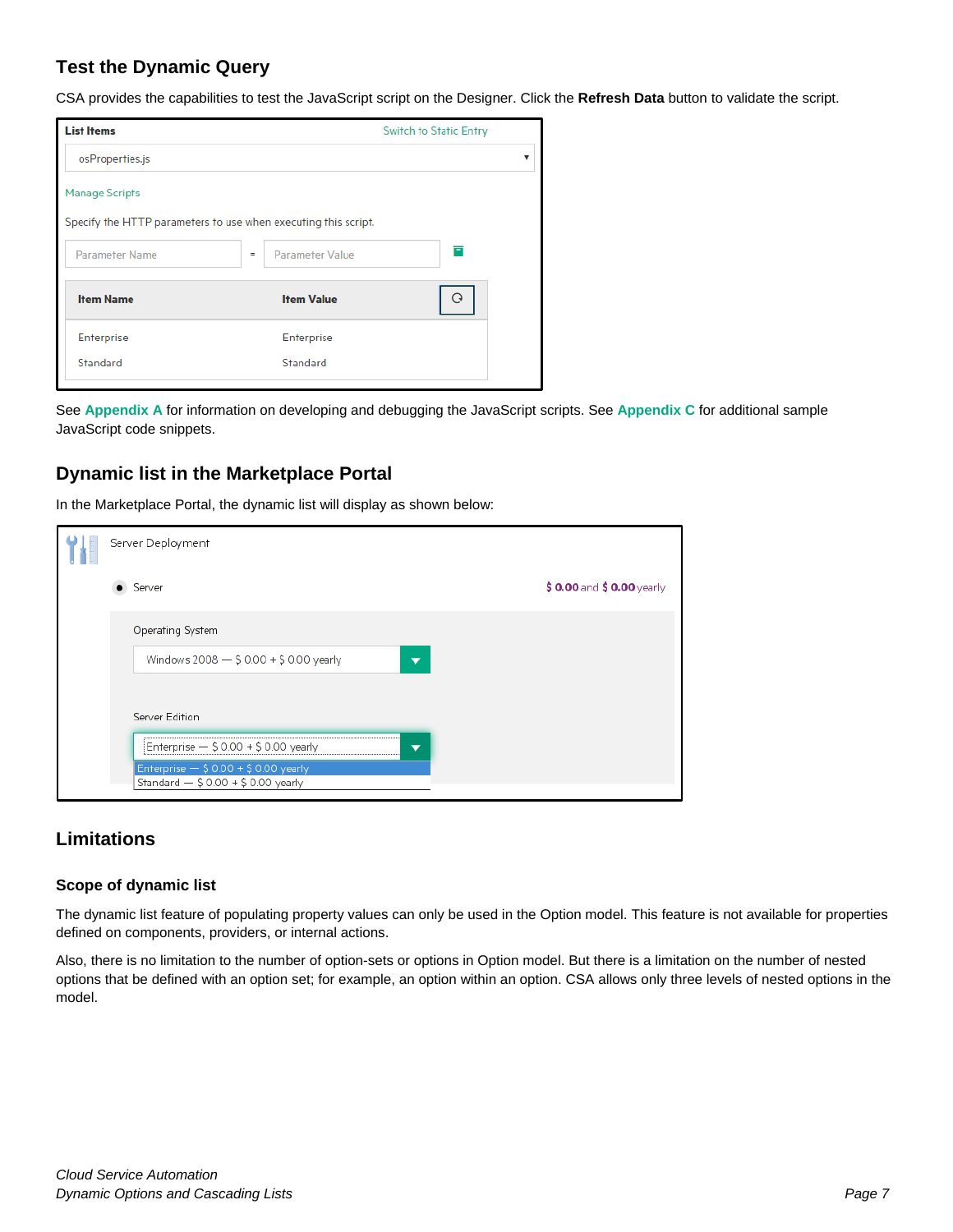#### **Time to load data from a script**

CSA has defined a property to set a default time limit to load a script. CSA will terminate the execution of the script after the default time and return a blank response to the Marketplace Portal. The default time limit can be updated by changing the property in the file as shown below:

| <b>Property</b> | DynamicPropertyFetch.READ_TIMEOUT=300000                         |
|-----------------|------------------------------------------------------------------|
| File            | csa.properties                                                   |
| Location        | CSA HOME/jboss-as/standalone/deployments/csa.war/WEB-INF/classes |

#### **Size of XML data**

CSA defines a property to limit the XML response size from a script. An XML response greater than the defined limit will throw an exception in the Marketplace Portal. The limit value can be updated by changing the property in the file as shown below:

| <b>Property (character</b><br>length) | DynamicPropertyFetch.RESPONSE SIZE=50000                         |
|---------------------------------------|------------------------------------------------------------------|
| File                                  | csa.properties                                                   |
| Location                              | CSA HOME/jboss-as/standalone/deployments/csa.war/WEB-INF/classes |

Note: name-value pairs are wrapped as XML <Property>...</Property> elements. XML tags add to the overall payload of the response size. <Property>…</Property> XML alone contributes around 100 characters in length. For example: "**name"** is a four character length and "value" is a five character length that when wrapped into <Property>...</Property> elements transforms into approximately 110 characters. Therefore, set the **DynamicPropertyFetch.RESPONSE\_SIZE** appropriately.

## <span id="page-7-0"></span>**Cascading options**

Consider an offering for an infrastructure service where the choices for Server Edition are different for each of the choices for the Operating System (OS). For example, for this scenario, the OS choices are Windows and RHEL. You will offer the choices of Standard or Enterprise for Windows, and Server or Desktop for RHEL.

The Server Edition list should be filtered based on the OS selected.

The following table summarizes the subscriber options to be displayed:

| <b>Operating System</b> | <b>Server Edition</b> |
|-------------------------|-----------------------|
| Windows                 | Standard, Enterprise  |
| RHFL                    | Server, Desktop       |

Here you need to change the script and the subscriber option properties.

To change the subscriber option to serve these different choices, you must modify the osProperties. js script and the properties. You can create a new version of the design for the modifications, or you can edit the existing design. However, for this scenario, these values will be updated as described below.

**Note**: See the [Component properties](#page-2-2) section to create list properties on a component. Also see the [Static loading](#page-3-0) section to populate a list of OS values on the option property. See th[e Dynamic loading](#page-4-0) section to populate a list of Server Edition values on the option property.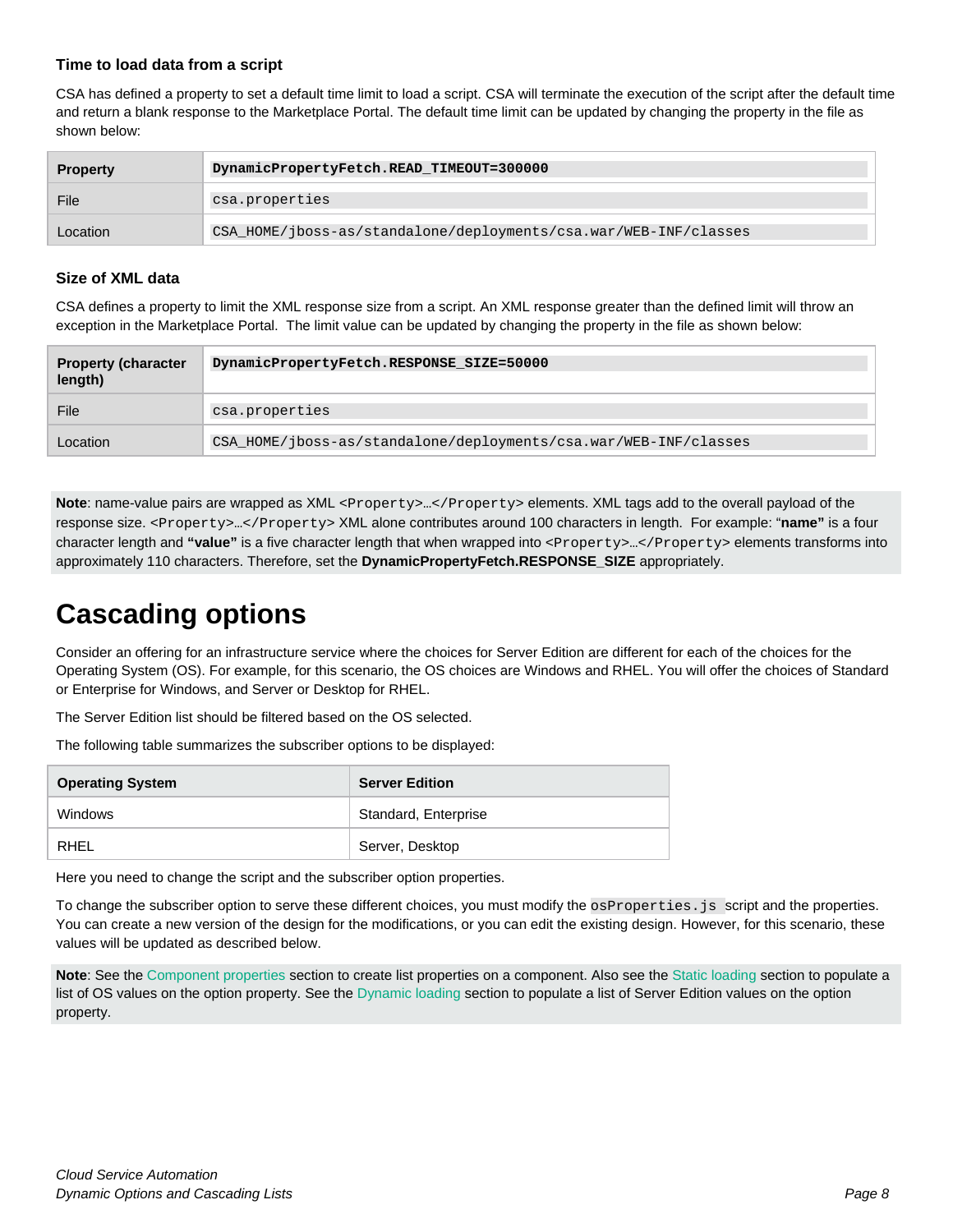In the **Operating System** property, modify the **List Items** to contain the values in the table:

| <b>Display Name</b> | Value   |
|---------------------|---------|
| Windows             | Windows |
| RHFL                | RHFL    |

The **Server Edition** property is dependent on the **Operating System** to list its values. Therefore, the **Server Edition** needs the value of the **Operating System** property to be passed to its script. To pass the selected value from one property to another, use a HTTP request parameter. The value of the parameter is in the form of [CLIENT:<name\_of\_property>] where <name\_of\_property> is the property whose value controls the selection of the value in the dynamic property. It is the **Name** field of the property, not **Display Name**.

In this example the property **Server Edition** uses the parameter **os** and the passed value is **[CLIENT:OperatingSystem]** as shown below. Modify the **Server Edition** property and click **Done**. Click **Save** to save the subscriber options.

| <b>List Selection Type</b>                                     |     |                               |    |
|----------------------------------------------------------------|-----|-------------------------------|----|
| Single-Select<br>Multi-Select                                  |     |                               |    |
| <b>List Items</b>                                              |     | <b>Switch to Static Entry</b> |    |
| osProperties.js                                                |     |                               |    |
| <b>Manage Scripts</b>                                          |     |                               |    |
| Specify the HTTP parameters to use when executing this script. |     |                               |    |
| <b>OS</b>                                                      | $=$ | [CLIENT:OperatingSystem]      | 三命 |
| Parameter Name                                                 | $=$ | <b>Parameter Value</b>        | Ē  |

The JS script then finds this parameter in the **request** variable, and gets the value by calling **request.os**. This parameter variable will have one of two values, **Windows** or **RHEL**. Below is the new version of the osProperties. js script:

```
function value(osName, edition) {
     return {
         'value': edition,
         'displayName': edition,
         'description': osName+' '+edition
     };
}
var availableValues = []; 
var osName = request.os;
switch(osName) {
     case 'Windows':
         availableValues.push(value(osName, 'Standard'));
         availableValues.push(value(osName, 'Enterprise'));
         break;
     case 'RHEL':
         availableValues.push(value(osName, 'Server'));
         availableValues.push(value(osName, 'Desktop'));
         break;
}
```
### <span id="page-8-0"></span>**Test the Dynamic Query**

To test the dynamic query and validate the script, complete the following steps:

- 1. Click the **Refresh Data** button to validate the script. While testing the script in the Designer, the actual value sent to the script in the **os** parameter will be the selected value in the **Operating System** property that is saved on the server.
- 2. To change the selection, do the following: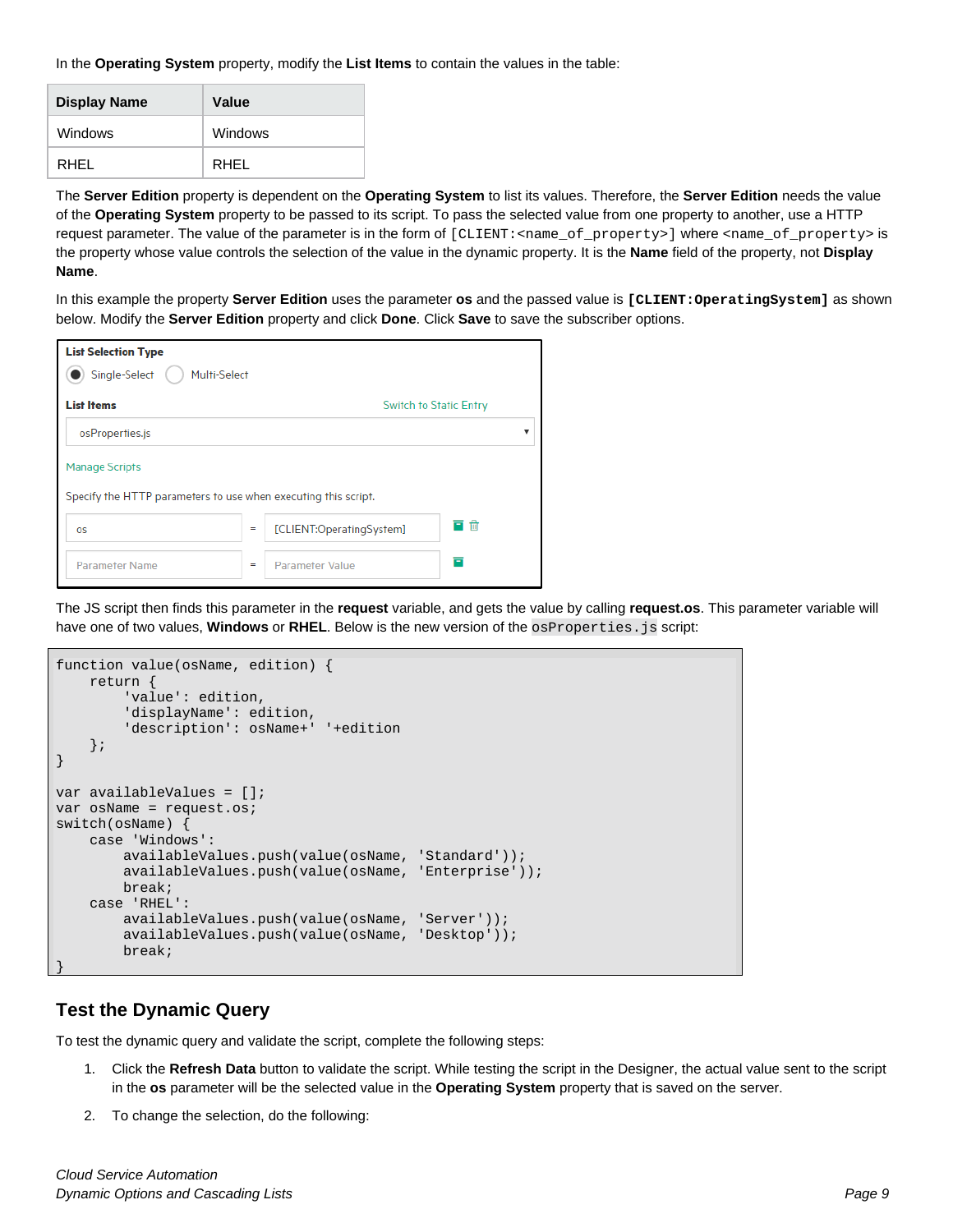- a. Close the Edit Property dialog for the **Server Edition** property.
- b. Open the **Operating System** property and select another value in **List Items**.
- c. Click **Done**. Remember to click **Save** to save the subscriber options.
- 3. Open the **Server Edition** property and click the **Refresh Data** button.

Another way to test the script temporarily is to put the value directly to the Parameter Value box instead of [CLIENT:OperatingSystem]. Use the parameter **os** and parameter value **RHEL** (or **Windows**) and click the **Refresh Data** button. This way you do not need to switch to the other property to test different values.

### <span id="page-9-0"></span>**Dynamic list in the Marketplace Portal**

In the Marketplace Portal, the dynamic list will display the choices for the **RHEL Operating System** property and the **Windows Operating System** property, as shown below:



### <span id="page-9-1"></span>**Limitations**

#### **Cascading option within an option set**

The option values can be passed from the parent to the child list within an option set. You cannot pass option values across option sets.

#### **Resolving multiple option values**

Cascading option values in a child can resolve only one parent option. Passing multiple parent option values into a child option will result in an error.

For example: Passing multiple OS values into a child option will result in an error as shown below.

os1=[CLIENT:OperatingSystem1]& os2=[CLIENT:OperatingSystem2]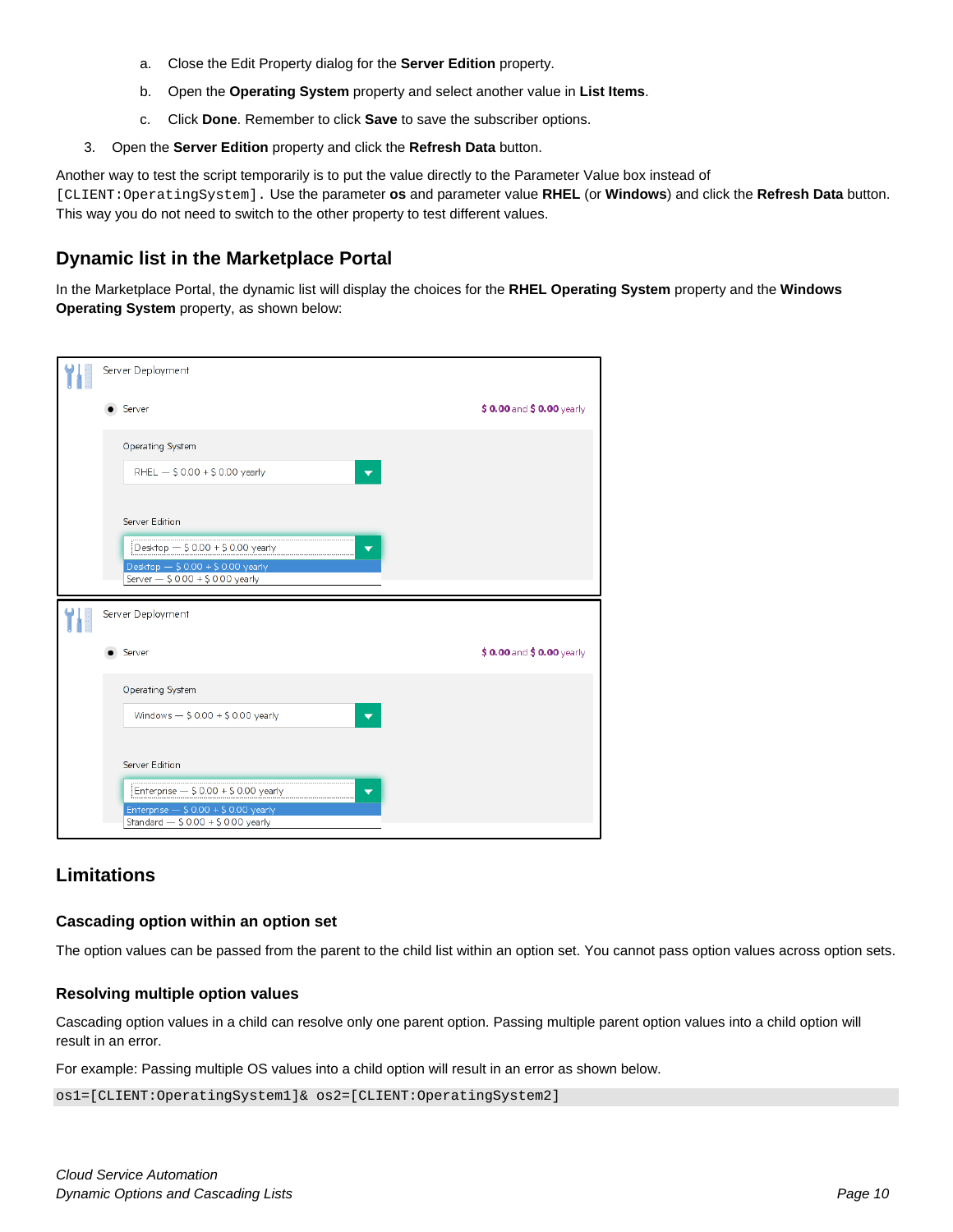## <span id="page-10-0"></span>**CSA Helper API**

### <span id="page-10-1"></span>**Server tokens**

CSA supports passing artifact IDs/token IDs as HTTP request parameters into the JavaScript. The value of each parameter takes the form of [TOKEN:<token\_name>], or [PORTAL:<token\_name>]. To choose a supported token, click the Select Token button to the right of the parameter to open the list of supported tokens, and select the token you want.

## <span id="page-10-2"></span>**Secure access to various resources (credentials for remote HTTP/S access, limited file access, limited DB access)**

Object **ResourceAlias**: used to refer to entries in the resource-alias.xml file, which holds various configurations for resources such as database connection, filesystem access, credentials. Resource entry in resource-alias.xml may look as follows:

```
<entry name='myuser for servername'>
         <username>myuser</username>
         <requiredProtocol>https</requiredProtocol>
         <requiredURLPrefix>https://servername/somepath/</requiredURLPrefix>
         <password>ENC(3oKr9eADA7bE53Zk2t9wIA==)</password>
</entry>
```
Note: To encrypt your own password, run the password utility available among the CSA tools, for example:

java -jar passwordUtil.jar encrypt <my\_password>

Object is then instantiated like this:

```
new ResourceAlias('myuser for servername')
```
Resource alias is consumed by the HTTP/S client, JDBC database access, Filesystem access functions.

All the tags inside the entry are optional. In this case an entry is specified (using the requiredProtocol tag) to be usable with only https (to specify both http and https, the requiredProtocol tag may be duplicated with other values). Tag requiredURLPrefix specifies any URL with which it is used has to start with this prefix. If multiple tag requiredURLPrefix are specified the actual URL must match it prefix with at least one of them. Prefix matching does not allow actual URL to use path components like ".." to go outside of the prefix. As alternative, URL may be restricted using tag requiredURL. In that case exact equality is required. Multiple tags requiredURL are possible.

Username and password in the HTTP/S client are interpreted as HTTP Basic authentication credentials. Passwords allow encryption (same encryption as the passwords in the csa.properties file). They can also use syntax \${property.name} to refer to properties in csa.properties file. Tag baseURL (not visible in example above) allows administrator to specify URL that is validated in same way as single occurrence of tag requiredURLPrefix, but changes meaning of actual URL parameter passed to client libraries so that it is only relative to this baseURL (useful to avoid repeating hostname in the configuration and in the script).

Other protocols that are recognized:

- **jdbc** when used with SQLClient.
- **file** when used with FileStorage.

#### **Attributes for controlling unrestricted access**

The Resource alias XML file starts with the root element <*resource-alias*>. The <*resource-alias*> element has three optional attributes:

<resource-alias unrestrictedHTTPClient="false" allowProcessEngineAccess="false" allowResourceProviderAccess="false">

All of these resource attributes default to secure choices (value "false").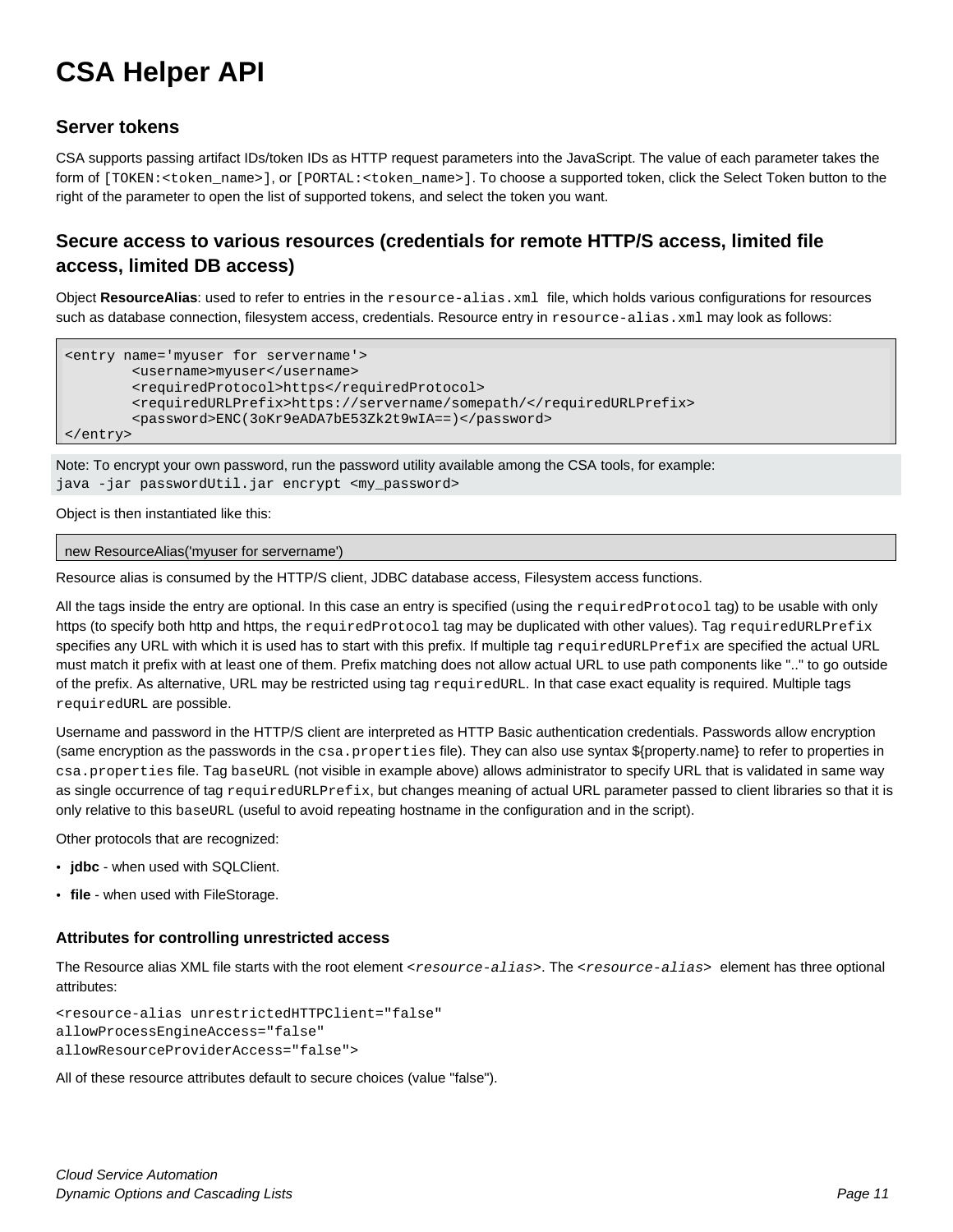Meaning of the attributes:

- **unrestrictedHTTPClient** If false, a HTTPClient can be used only with valid resources alias. If true, JS dynamic property scripts can make unrestricted connections using HTTPClient.
- **allowProcessEngineAccess** if true, a resource alias returned by CSAIntegrationHelper.getAccessPointForProcessEngine will be allowed to be used with HTTPClient to make unrestricted connections to any process engine.
- **allowResourceProviderAccess** if true, a resource alias returned by CSAIntegrationHelper.getAccessPointForResourceProvider will be allowed to be used with HTTPClient to make unrestricted connections to any resource provider.

## <span id="page-11-0"></span>**CSAIntegrationHelper**

Object **CSAIntegrationHelper**: provides access to usual tasks that dynamic properties might need. CSAIntegrationHelper contains these functions getProcessEngineNames, getOrgName, csaReportingUserId, getUserEmail, getAccessPointForProcessEngine, getAccessPointForResourceProvider, getUsername, getResourceProviderIds, getCsaReportingUserId.

var user = CSAIntegrationHelper.getUsername('90d96588360da0c701360da0f1d600a1');

The functions getAccessPointForProcessEngine and getAccessPointForResourceProvider return a token that can be used to configure HTTP/S client and call provider endpoint, but they do not expose passwords. Arguments to these two functions are IDs of respective database objects.

| <b>Function</b>   | ResourceAlias getAccessPointForProcessEngine(String processEngineName)             |
|-------------------|------------------------------------------------------------------------------------|
|                   | Given a process engine name, this method returns the token for HTTPClient.         |
| <b>Parameters</b> | processEngineName - a String object representing the name of the process engine    |
| Returns           | Token that can be used to configure HTTP/S client and call process engine endpoint |

| <b>Function</b>   | ResourceAlias getAccessPointForResourceProvider(String resourceProviderId)            |
|-------------------|---------------------------------------------------------------------------------------|
|                   | Given a resource provider id, this method returns the token for HTTPClient.           |
| <b>Parameters</b> | resource ProviderId - a String object representing the id of the resource provider    |
| Returns           | Token that can be used to configure HTTP/S client and call resource provider endpoint |

| <b>Function</b>   | String getUsername (String userId)                             |
|-------------------|----------------------------------------------------------------|
|                   | Given a user id, this method returns the username of the user. |
| <b>Parameters</b> | userId - A String object representing the id of the user.      |
| Returns           | A String object containing the username                        |

| <b>Function</b>   | String getCsaReportingUserId()                                                        |
|-------------------|---------------------------------------------------------------------------------------|
|                   | CSA Reporting User a pre-seeded user who has READ ONLY permissions for ALL artifacts. |
| <b>Parameters</b> | None                                                                                  |
| Returns           | A String object representing the id of the CSA Reporting User                         |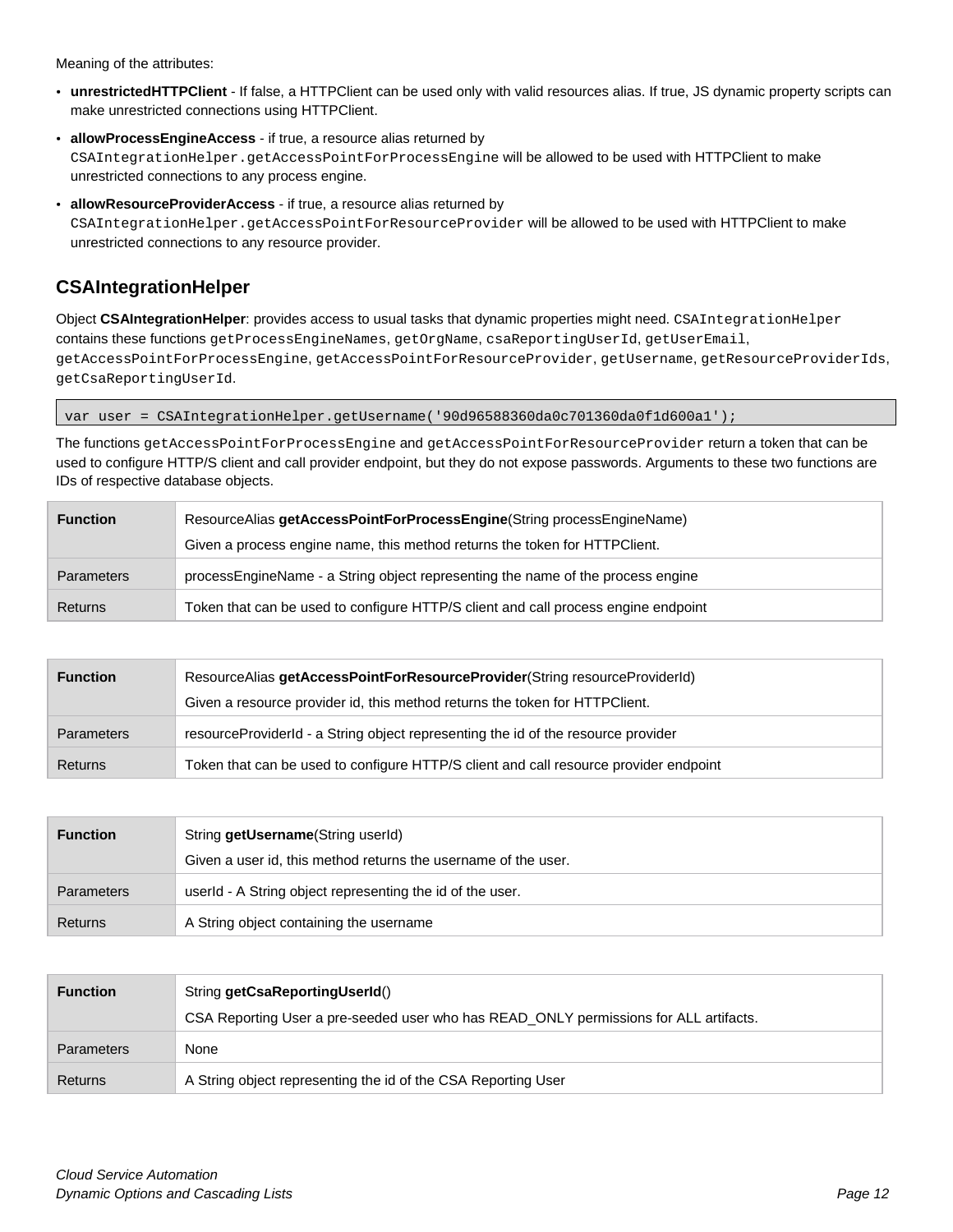| <b>Function</b>   | String getOrgName(String orgnizationId)                              |
|-------------------|----------------------------------------------------------------------|
|                   | Given an organization ID, this method returns the organization name. |
| <b>Parameters</b> | orgld - A String object representing an organization ID.             |
| Returns           | A String object representing an organization name.                   |

| <b>Function</b> | String[] getResourceProviderIds()                                              |
|-----------------|--------------------------------------------------------------------------------|
|                 | Returns the ALL resource provider <b>IDs</b> .                                 |
| Parameters      | None                                                                           |
| Returns         | A String array containing all the IDs of the resource providers in the system. |

| <b>Function</b>   | String[] getResourceProviderIds(String providerTypeName)                                                                                       |
|-------------------|------------------------------------------------------------------------------------------------------------------------------------------------|
|                   | Returns the resource provider IDs by provider type.                                                                                            |
| <b>Parameters</b> | providerTypeName - a String object representing the name of the provider type, such as,<br>VMWARE_VCENTER, HP_SITESCOPE, HP_UCMDB, HP_SA, etc. |
| Returns           | A String array containing the IDs of resource providers of the given provider type.                                                            |

| <b>Function</b>   | String[] getProcessEngineNames(String processEngineTypeName)                                                                         |
|-------------------|--------------------------------------------------------------------------------------------------------------------------------------|
|                   | Returns the process engine names by process engine type.                                                                             |
| <b>Parameters</b> | processEngineTypeName - a String object representing the name of the given process engine type, such as.<br>INTERNAL. HP OO. HP CDA. |
| Returns           | A String array containing the names of process engines of the given process engine type.                                             |

## <span id="page-12-0"></span>**JavaScript Helper API**

## <span id="page-12-1"></span>**Input/output functions**

- Function **print**: prints all arguments to response body.
- Function **println**: prints all arguments to response body followed by a new line.
- Variable **request**: contains request arguments (from HTTP POST body) in the form of a JavaScript object with string keys and string values.

## <span id="page-12-2"></span>**Debugging functions**

• Function **debug**: print all arguments to debug output (an XML-comment section preceding normal output in response body) in a way that may be helpful for debugging. If invoked without arguments all variables in scope are printed. To view the debug output, send a POST request on the CSA propertysources API, while authenticated as csaReportingUser.

POST <csa\_endpoint>/csa/propertysources/<js\_file\_name>

- Function **trace\_enable**: enable script tracing with output to script debug output. Can be turned on with trace\_enable and off with trace\_disable dynamically for a selected part of code.
- Function **trace\_disable**: disable script tracing.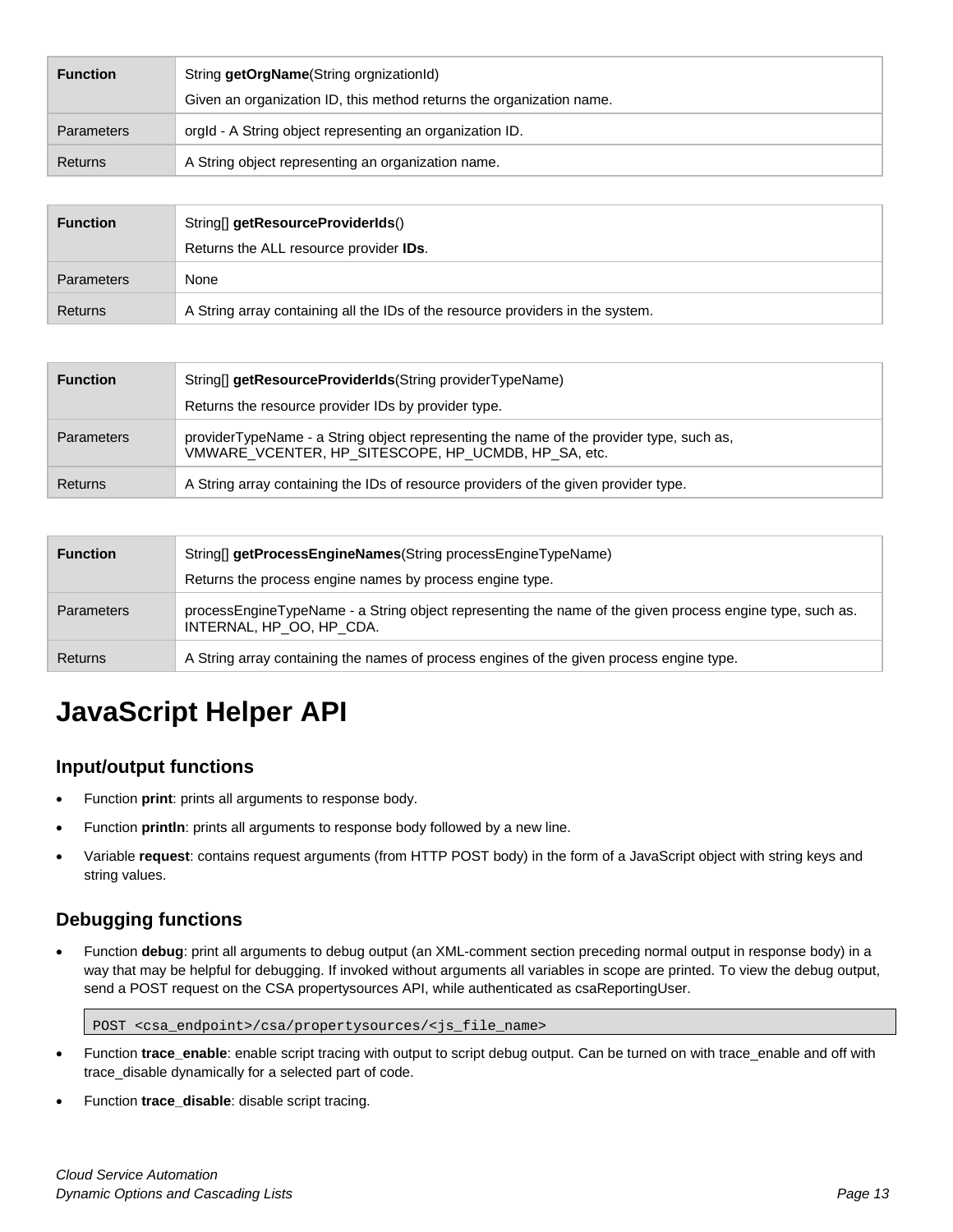## <span id="page-13-0"></span>**Script loading function**

Function **load**: will load other JS scripts from the same directory. All changes to the global variables (function definitions, global variables) will be visible in the calling script environment. The load function accepts more scripts in variable arguments.

<span id="page-13-1"></span>load('other\_script.js');

### **Limited access to allowed Java classes**

Object **Java**: contains the function to access Java types. Only safe classes in the whitelist are allowed.

```
var map = new Java.type('java.util.HashMap');
```
### **HTTP/S client**

HTTP/S client is accessible through the object **HTTPClient** which provides a single function named "call". This function has a single argument which is the JS object that contains the configuration for the HTTP/S client. The JS object configuration includes fields specifying the URL, HTTP method, resource alias to refer to passwords stored in resource-alias.xml, request headers, and POST body.

Result value is the response that contains these fields:

- "body" (string with response body)
- "error" (undefined if request was performed successfully)
- "statusCode"
- "status" (status message)
- "headers"

```
var request = {
     url: 'http://httpbin.org/basic-auth/user/passwd',
     method: 'GET',
     resourceAlias: new ResourceAlias('basic auth'),
     params: {
         my: 'param',
         another: 'param'
     },
     headers: {
         'Content-Type': 'application/json',
         'My-Header': 'someValue'
     },
     data: 'some body message'
};
var response = HTTPClient.call(request);
var responseBody;
if (response.error) {
     responseBody = "error: "+response.error;
} else {
     responseBody = "ok: "+response.body;
}
```
## <span id="page-13-3"></span>**Support for Advanced Authentication**

There are cases when basic authentication is not enough and the credentials need to be posted as an API endpoint in the request body. To avoid confidential values in text files, CSA supports a set of placeholders that can be used inside of the message body and nowhere else. The placeholders are then replaced with the actual credentials just before the message is sent to the API endpoint. The values are retrieved from a configured resource alias being resource provider defined in CSA in this case.

Using the request property autoHttpBasic set to false, instructs the server to find the password to the resource provider using its ID to replace the placeholder \${PASSWORD} in dataTemplate, which is then used to create a body of the request.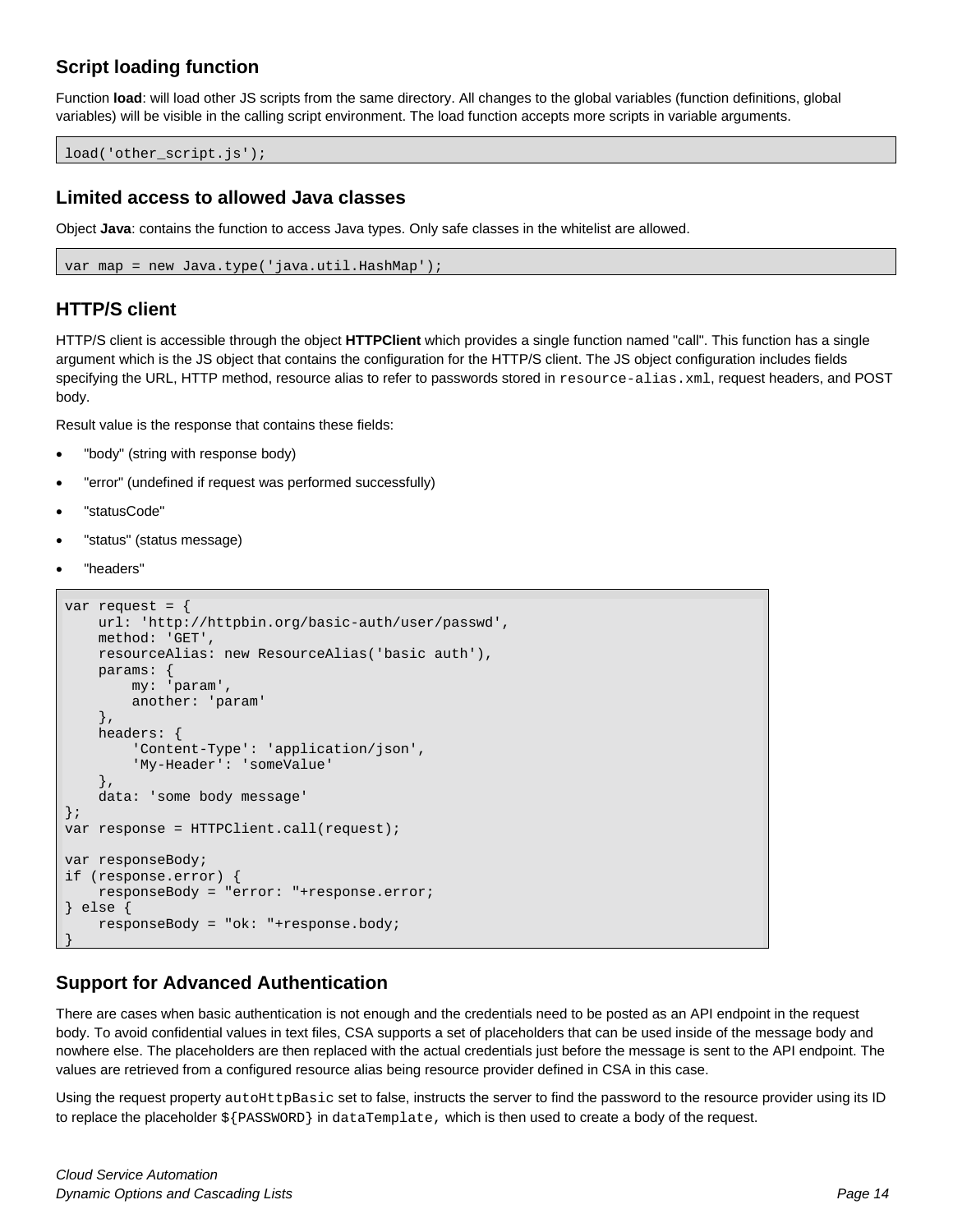To use this approach the request should contain the following fields except the standard ones:

- url contains just a relative part to that specified as access point url inside the resource provider.
- method must be POST or PUT to get use of the Request body.
- ResourceAlias must use statement CSAIntegrationHelper.getAccessPointForResourceProvider().
- templateVariables should contain any variables not directly returned by calling CSAIntegrationHelper.getAccessPointDetailsForResourceProvider(). For processing these values from the details of the resource provider, write your own methods in this JavaScript.
- templateFormat specify the format of dataTemplate ('JSON' default, 'XML').
- autoHttpBasic must be set to false.
- dataTemplate specify body of the request in Json or XML using the format documented by the resource provider using a placeholder for the password (\${PASSWORD}) and for other variables specified in the templateVariables field.

To use this approach for some resource providers, it must be supported by the provider and the provider must document the format of the body.

Below is an example for a One View resource provider.

```
var request = {
url: '/rest/login-sessions',
method: 'POST',
resourceAlias: CSAIntegrationHelper.getAccessPointForResourceProvider(request.oneViewId),
params: {
my: 'param',
another: 'param'
},
headers: {
'Content-Type': 'application/json',
'X-API-Version': "120",
'Accept': 'application/json'
},
templateVariables: {
myUserName: details.username,
myDomain: myGetDomain(details.username)
},
templateFormat: 'JSON',
dataTemplate: '{"authLoginDomain":"LOCAL","password":"${PASSWORD}","userName":"${myUserName}"}',
autoHttpBasic: false
};
```
### <span id="page-14-0"></span>**URI handling**

Object **URI**: represents a Uniform Resource Identifier (URI) reference. It is a delegate for Java URI class with all methods available except for toURL. For more information on URI, see the following link:

<http://docs.oracle.com/javase/8/docs/api/java/net/URI.html>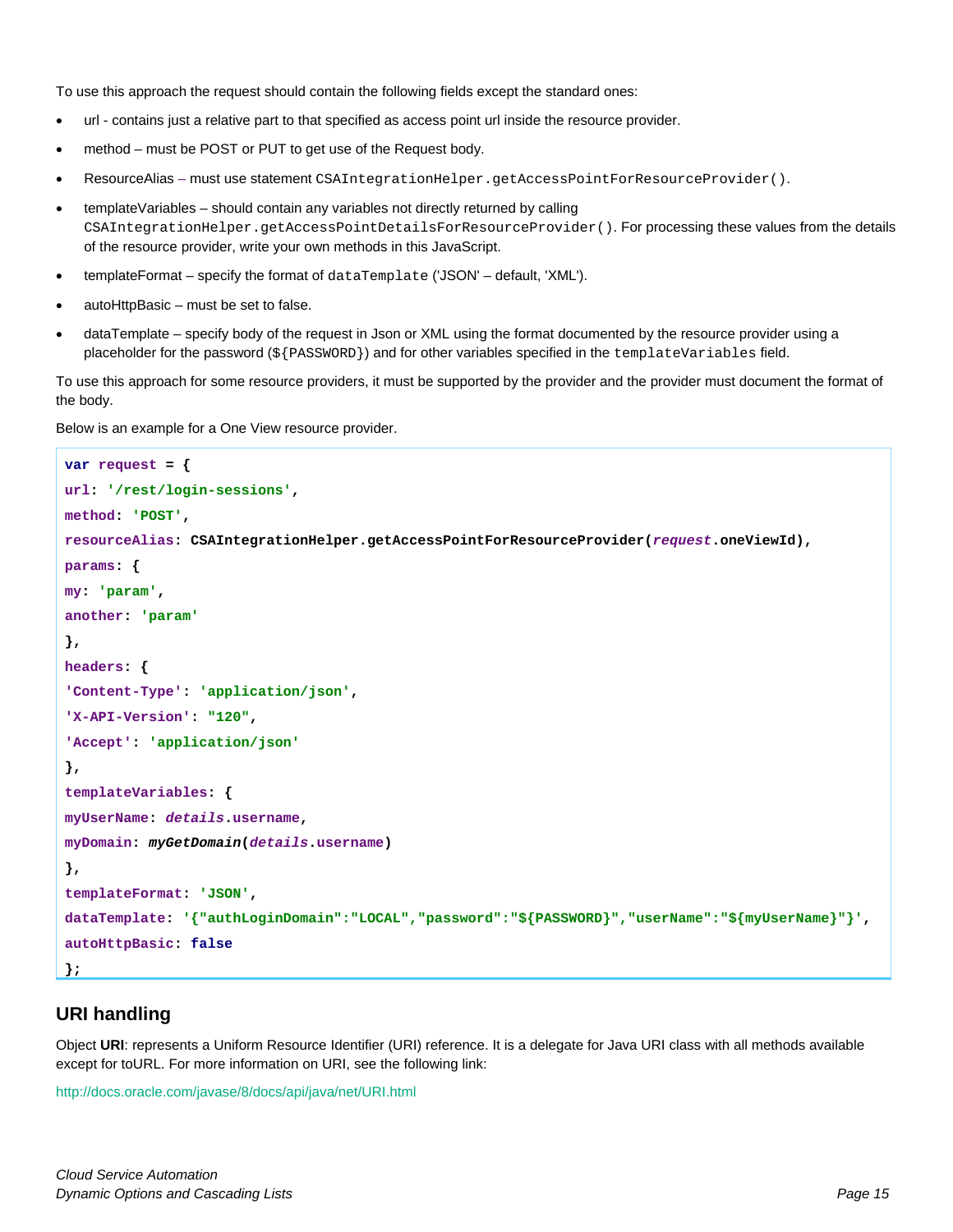## <span id="page-15-0"></span>**XML parsing and querying**

For XML parsing and querying there is a DOM parser with a DOM-like (read-only) interface, which also provides XPath queries.

Object **DOMParser**: to be instantiated to parse XML. Optional single boolean argument specifies whether parser is namespace-aware. An instance of it has the method parseFromString to parse XML in a string. Return value is the DOMNode type. Parser is configured to use secure processing and avoid external entity attacks.

```
new DOMParser().parseFromString('<test></test>');
```
Object **DOMNode**: provides access to parsed XML Document Object Model (DOM) Node field using fields: attributes, childNodes, firstChild, hasAttributes, hasChildNodes, lastChild, localName, namespaceURI, nextSibling, nodeName, nodeValue, parentNode, prefix, previousSibling, textContent.

Or same access using functions: getAttributes, getChildNodes, getFirstChild, getLastChild, getLocalName, getNamespaceURI, getNextSibling, getNodeName, getNodeValue, getParentNode, getPrefix, getPreviousSibling, getTextContent.

Additionally, XPath 1.0 query evaluation on DOMNode objects is possible using functions: evaluate, evaluateBoolean, evaluateBooleanSet, evaluateNode, evaluateNodeSet, evaluateNumber, evaluateNumberSet, evaluateString, evaluateStringSet. Functions ending in 'Set' return an array containing elements. Functions with type in the name return the value of such type. Function evaluate accepts in the second argument one of the constants from **XPathConstants** and returns **XPathResult**  object.

```
var d = new DOMParser().parseFromString('<a foo="bar">hmm</a>');
[ d.evaluateNode('/a/@foo').nodeValue,
   d.evaluateString('/a') ]
// returns value [ "5", "hmm" ]
```

```
var d = new DOMParser().parseFromString('<a foo="5">hmm</a>');
[ d.evaluate('/a/@foo', XPathConstants.STRING).stringValue(),
   d.evaluate('/a/@foo', XPathConstants.NUMBER).numberValue(),
   d.evaluate('/a/@foo', XPathConstants.NODE).singleNodeValue().nodeValue ]
 // returns value [ "5", 5.0, "5" ]
```

```
var d = new DOMParser().parseFromString('<a><br/>>b/><c/>></a>');
[ d.firstChild.nodeName,
   d.firstChild.firstChild.nodeName,
   d.firstChild.lastChild.nodeName,
   d.firstChild.firstChild.parentNode.nodeName ]
// returns value [ "a", "b", "c", "a" ]
```
- Function **XPathConstants** contains QName constants: DOM\_OBJECT\_MODEL, NUMBER, NODESET, NODE, STRING, BOOLEAN.
- Object **XPathResult** (returned by evaluate function on DOMNode) contains functions: booleanValue, iterateNext, numberValue, resultType, singleNodeValue, snapshotItem, snapshotLength, stringValue.
- Object **XMLSerializer** allows to serialize DOM to XML. It contains functions: isIndent, serializeToString, setIndent and field indent.

```
var d = new DOMParser().parseFromString('<a>>>>>><br/>c/>></a>');
var x = new XMLSerializer();
x.setIndent(false);
x.serializeToString(d);
// returns a string "<?xml version=\"1.0\" encoding=\"UTF-8\"?><a><b/><c/></a>"
```
**Note**: Mozilla Rhino JavaScript E4X extension is not available.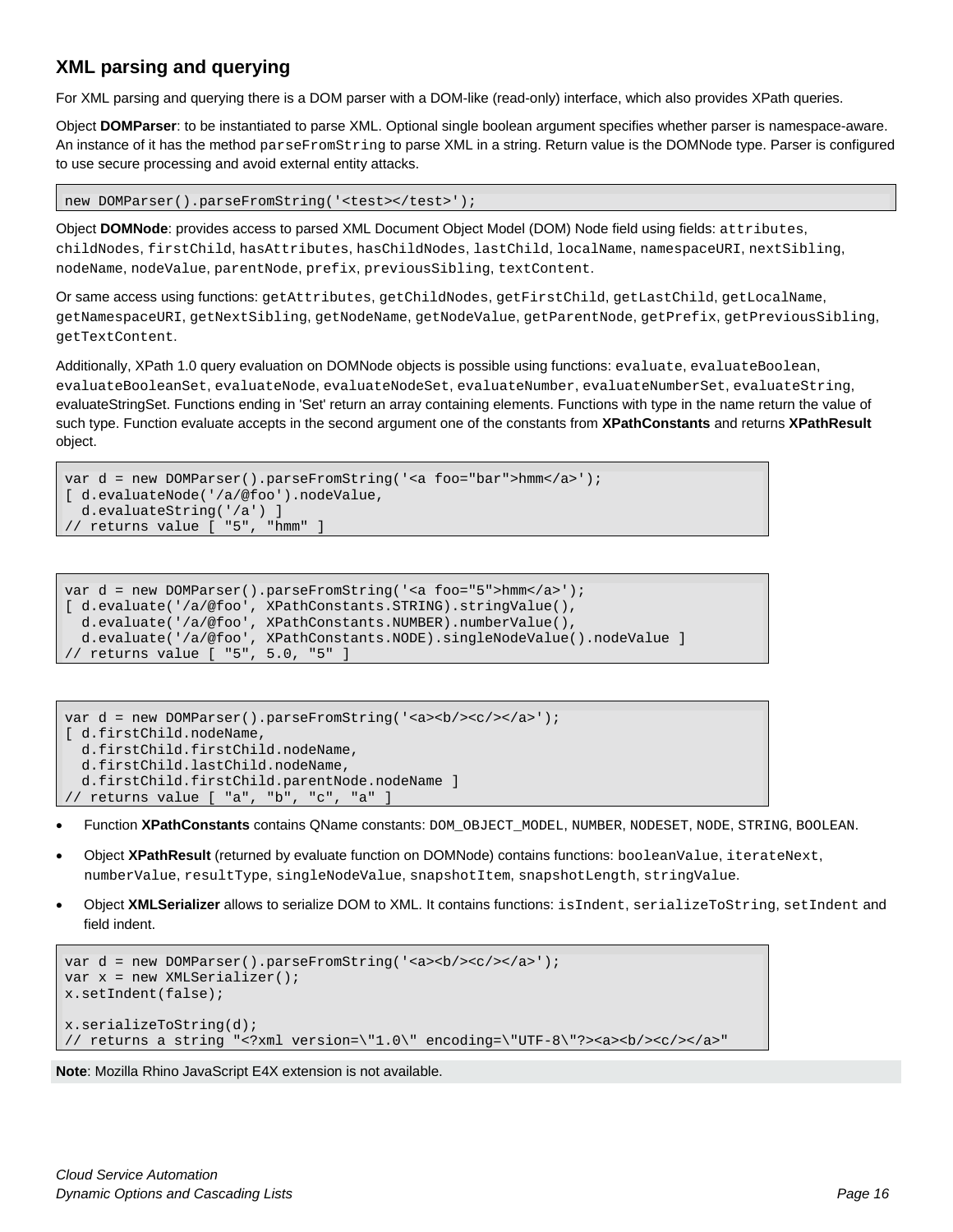## <span id="page-16-0"></span>**File reading and writing**

File access is allowed in predefined locations that are configured in the resource-alias.xml file. Entries in this configuration file define "file storage" resources. Each resource is mapped to a directory in the filesystem. This directory and its subdirectories are then accessible using the FileStorage object in JavaScript.

The following example defines two file storages, one read-only and one writable:

```
<entry name='readonly storage'>
         <requiredProtocol>file</requiredProtocol>
         <baseURL>file:///opt/hp/csa46/jboss-
as/standalone/deployments/csa.war/propertysources/fsreadonly/</baseURL>
</entry>
<entry name='writable storage'>
         <requiredProtocol>file</requiredProtocol>
         <baseURL>file:///opt/hp/csa46/jboss-
as/standalone/deployments/csa.war/propertysources/fswritable/</baseURL>
         <writable>true</writable>
</entry>
```
Object **FileStorage**: provides access to files in the storage. Use ResourceAlias with the name of the storage to create the FileStorage:

var storage = new FileStorage(new ResourceAlias('writable storage'));

Functions for reading files are: readAllBytes, readAllLines, readAll, newInputStream. All read functions take the name of the file as the argument.

Functions for writing to files are: writeAllBytes, writeAllLines, writeAll, newOutputStream. Functions that write all at once take the name of the file as the first argument, and the data to write as the second argument. Function newOutputStream takes the name of the file as the only argument.

All write functions optionally take one or more **OpenOption** arguments. Usable OpenOptions are:

- APPEND Bytes will be written to the end of the file rather than the beginning.
- TRUNCATE\_EXISTING If the file already exists, its length is truncated to 0.
- CREATE Create a new file if it does not exist.
- CREATE\_NEW Create a new file, failing if the file already exists.
- DELETE\_ON\_CLOSE Delete on close.

If no options are present, then the write functions work as if CREATE and TRUNCATE\_EXISTING are present.

If the file 'myfile.txt' contains text 'hello', then the following examples show possible ways to read the whole file:

```
var bytes = storage.readAllBytes('myfile.txt'); // returns [ 104, 101, 108, 108, 
111 ]
var lines = storage.readAllLines('myfile.txt'); // returns [ 'hello' ]
var content = storage.readAll('myfile.txt'); // returns 'hello'
```
The following examples write the whole data (which is the text 'hello') to the file:

```
storage.writeAllBytes('myfile.txt', [ 104, 101, 108, 108, 111 ]);
storage.writeAllLines('myfile.txt', [ 'hello' ]); // writes also new line 
character after each line in the array
storage.writeAll('myfile.txt', 'hello', OpenOption.APPEND); // appends 'hello' to 
the file
```
The newInputStream and newOutputStream functions return objects that are in fact Java objects of **BufferedInputStream** and **BufferedOutputStream** types respectively. For a list of methods, see the following documentation:

[http://docs.oracle.com/javase/8/docs/api/java/io/BufferedInputStream.html#method.summary](http://docs.oracle.com/javase/8/docs/api/java/io/BufferedInputStream.html%23method.summary)

[http://docs.oracle.com/javase/8/docs/api/java/io/BufferedOutputStream.html#method.summary](http://docs.oracle.com/javase/8/docs/api/java/io/BufferedOutputStream.html%23method.summary)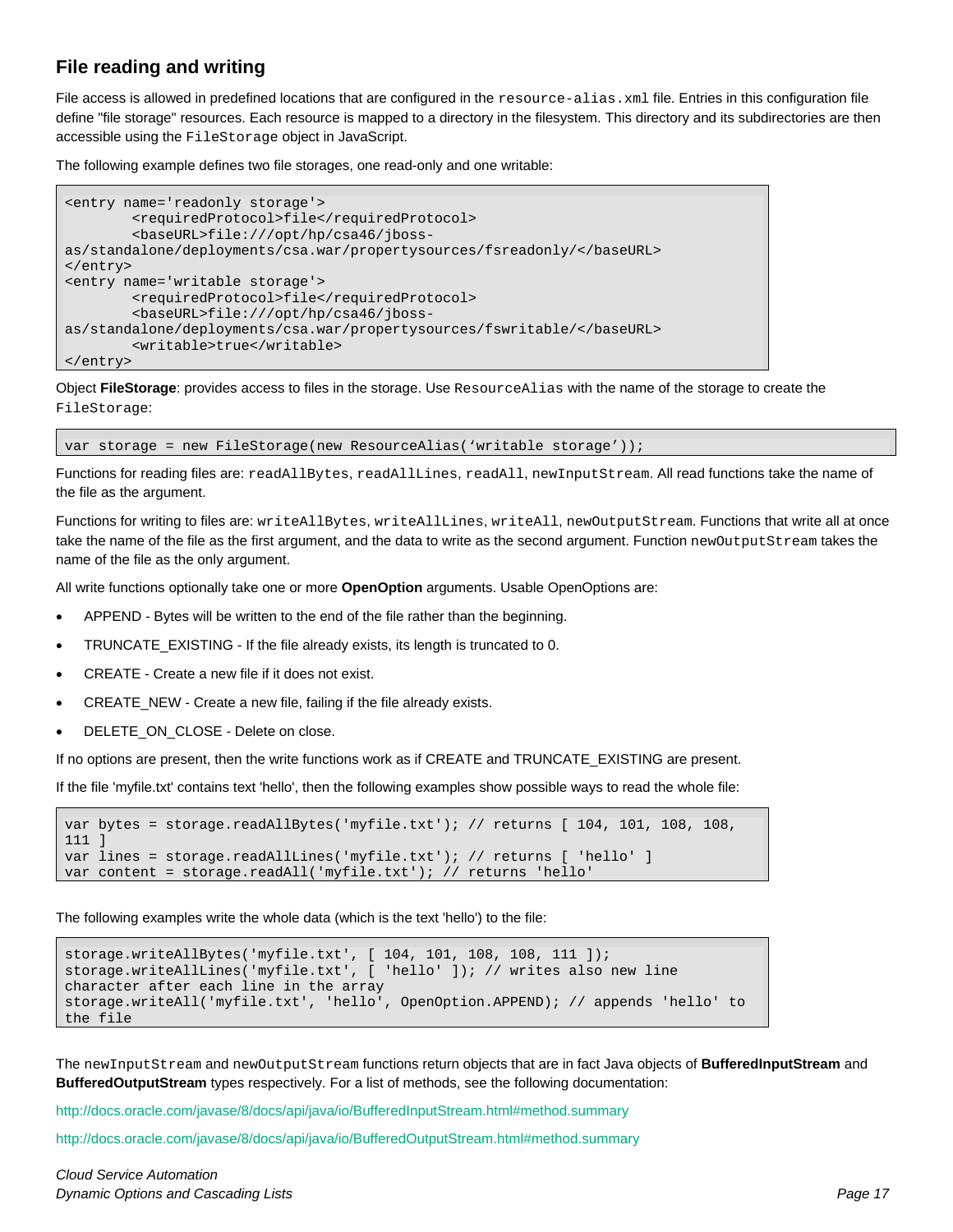The following example reads the file and writes its copy:

```
var inStream = storage.newInputStream('myfile.txt');
var outStream = storage.newOutputStream('copy-myfile.txt');
while((data = inStream.read()) != -1) {
     outStream.write(data);
}
inStream.close();
outStream.close();
```
The function for deleting the file is called delete and it takes the name of the file as the argument:

<span id="page-17-0"></span>storage.delete('myfile.txt');

#### **SQL client**

SQL client is accessible through the object **SQLClient** which provides a single function named "call". Initialization of SQL client has one parameter. This parameter represents a ResourceAlias instance. This alias is located in the resource-alias.xml file in the same directory as the dynamic property JavaScript file. This alias instance must be a JDBC type and should contain a user name (mandatory), base url (mandatory), and password (optional).

**Resource Alias example:**

```
<entry name='postgres database'>
         <username>csa</username>
         <requiredProtocol>jdbc</requiredProtocol>
         <baseURL>jdbc:postgresql://localhost:5432/csa</baseURL>
         <password>ENC(3oKr9eADA7bE53Zk2t9wIA==)</password>
</entry>
```
#### **SQL initialization example:**

var client = new SQLClient (new ResourceAlias(' postgres database'));

The 'call' function can execute only select query. If the query parameter contains insert or update query, the method throws an error. The function has two parameters. The first parameter is an SQL query in JDBC PreparedStatement format (values of query parameters should be replaced by question marks). The second parameter is an array of parameter values in the order that should be placed to the query. These values will be placed into the query before execution. If you need to use Date, Time or Timestamp objects, you must use the SQLDate, SQLTime or SQLTimestamp object instead.

#### **Query execution example:**

```
var response = client.call('SELECT * FROM csa_action where artifact_id = ? and consumer_visible =
? and version_number = ? and updated_on > ?',
[ '8fe9ce204ffeb8b4014ffebc521d09f6', true, 1, new SQLTimestamp('2015-09-24 11:00:00.000') ]);
```
Executing query returns response object. This object contains objects metadata, rows (number of returned rows) and data. Metadata is a HashMap object containing the column name as key and column type as value. Rows contain returned rows count. Data is an array with the size of the return rows count and contains HashMap objects. Every map contains the column name as key and column value as value.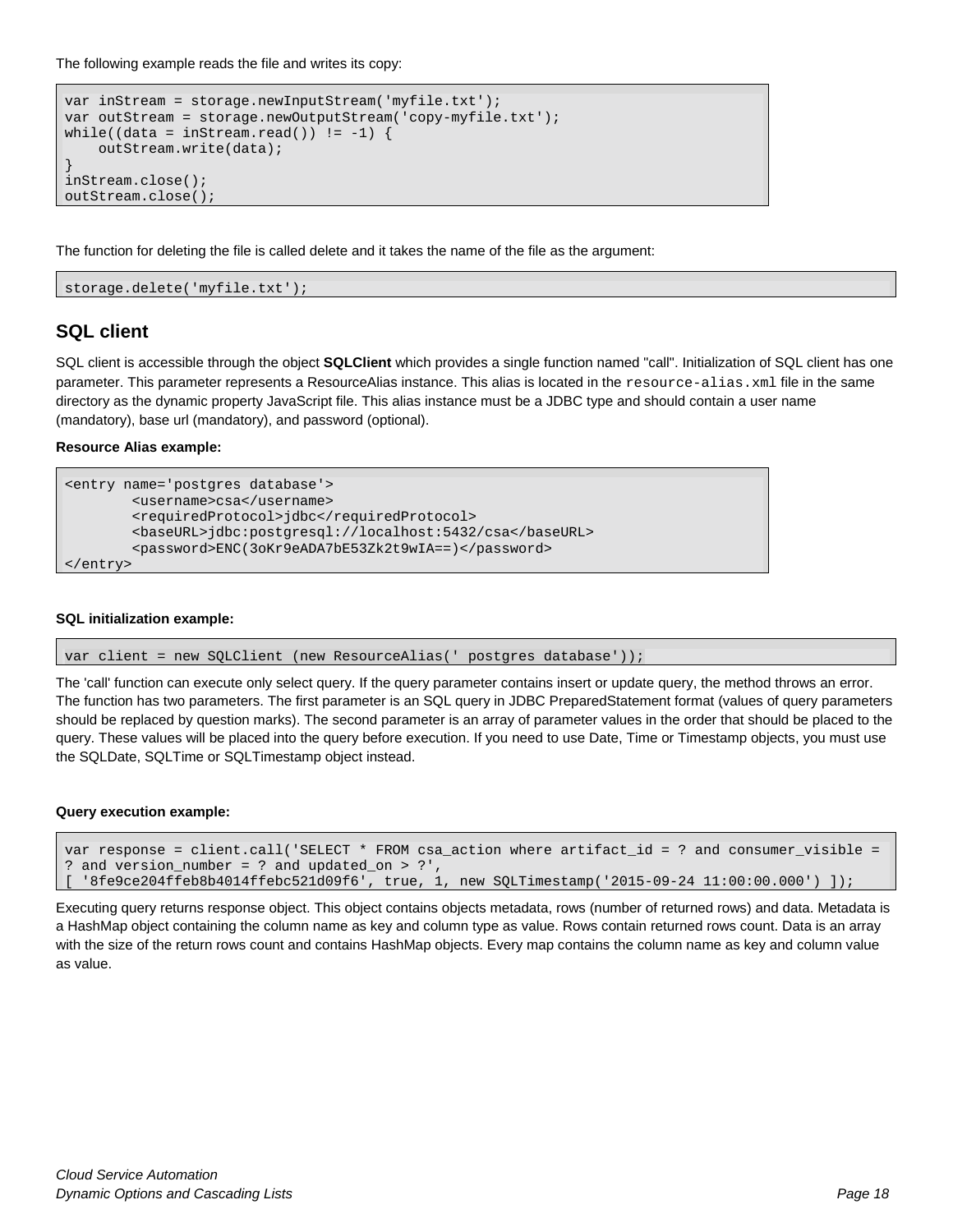**Call method response format:**

```
{
     metadata: {
         column_name: column_type,
         column_name: column_type
     },
    rows: result_rows_count,
     data: [ {
         column_name: column_value,
         column_name: column_value,
         column_name: column_value
     }, {
         column_name: column_value,
         column_name: column_value,
         column_name: column_value
     } ]
}
```
This object can be processed by any JavaScript code and JSON object representing available values can be built from it.

**Build available values from response example:**

```
var availableValues = [];
for(var row in response.data) {
    var availableRow = {
         'value': response.data[row].get('uuid'),
         'displayName': response.data[row].get('display_name'),
         'description': response.data[row].get('description'),
         'initialPrice': response.data[row].get('initial_cost'),
         'recurringPrice': response.data[row].get('monthly_cont')
     };
     availableValues.push(availableRow);
}
```
## <span id="page-18-0"></span>**LDAP client**

LDAP client is accessible through object LDAPClient which provides a single function named "call". Initialization of the LDAP client is without any parameter. The ResourceAlias instance is passed by parameter in request. This alias is located in the resourcealias.xml file in the same directory as the dynamic property JavaScript file. This alias instance must be an LDPA or LDPAS type. Any other types are not allowed. It can contain the user name (optional), base url (mandatory), and password (optional).

#### **Resource Alias example:**

```
 <entry name="LDAP on hpeswlab">
    <username></username>
    <requiredProtocol>ldap</requiredProtocol>
     <baseURL>ldap://ldap-server:10389</baseURL>
     <password></password>
 </entry>
```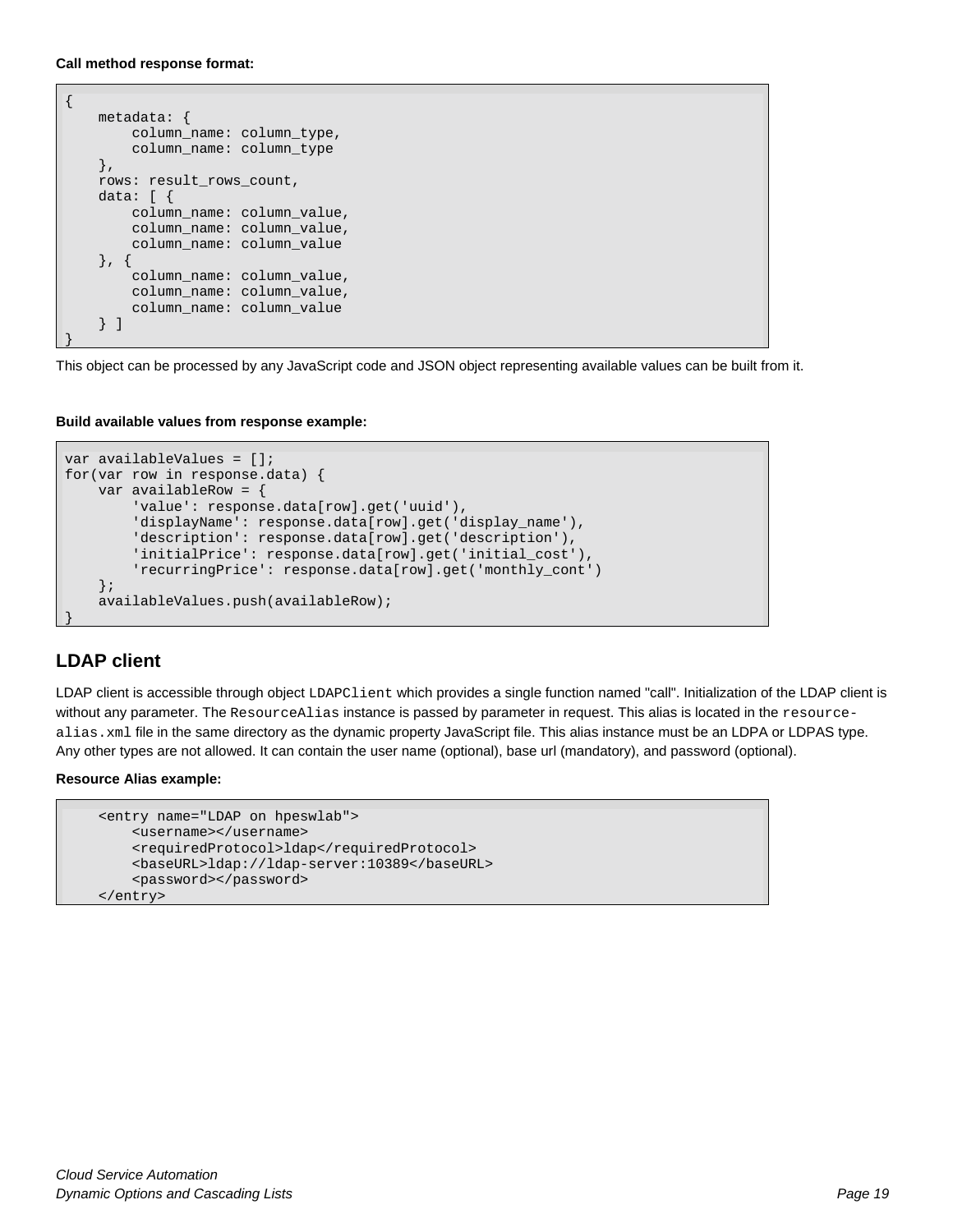#### **LDAP initialization example:**

var client = new LDAPClient().

The 'call' function executes request in JSON. This JSON contains information of various parameters. If some parameters are not set, default values are used. The following table shows default values and constraints of the parameters.

| <b>Paremeter</b>          | Default value | <b>Constrains</b>                               |
|---------------------------|---------------|-------------------------------------------------|
| protocol                  | Idap          | Only Idap or Idaps are allowed.                 |
| securityAuthentication    | none          |                                                 |
| resourceAlias             |               | Example:<br>new ResourceAlias ('Resource Name') |
| readTimeout               | 60000 ms      |                                                 |
| connectTimeout            | 60000 ms      |                                                 |
| params.userSearchBase     |               | Example: dc=example, dc=com                     |
| params.userSearchFilter   |               | Example: (objectclass=person)                   |
| searchControls.scope      | SUBTREE SCOPE | OBJECT_SCOPE, ONELEVEL_SCOPE,<br>SUBTREE_SCOPE  |
| searchControls.timeLimit  |               | number                                          |
| searchControls.countLimit |               | number                                          |

#### Authentication Mechanisms (parameter **securityAuthentication**)

Different versions of the LDAP support different types of authentication. Here are some examples:

| Value  | <b>Description</b>                               |
|--------|--------------------------------------------------|
| none   | Use no authentication (anonymous)                |
| simple | Use weak authentication (clear-text<br>password) |

#### **Request (JSON) execution example:**

```
var request = {
     protocol: 'ldap',
     securityAuthentication: 'none',
     resourceAlias: new ResourceAlias('Resource Name'),
     params: {
        userSearchBase: 'dc=example,dc=com',
        userSearchFilter: '(objectclass=person)'
     },
     searchControls: {
          scope: 'SUBTREE_SCOPE',
          timeLimit: 1000
\left\{\begin{array}{ccc} \end{array}\right\}};
var response = client.call(request);
```
Executing request JSON returns a response object that is based on an entry from LDAP. An entry from LDAP consists of a set of attributes. An attribute has a name (an attribute type or attribute description) and one or more values. These attributes are transformed to HashMap, where key is attribute's name and value is attribute's value. When attribute has more values, they are separated by comma in one String.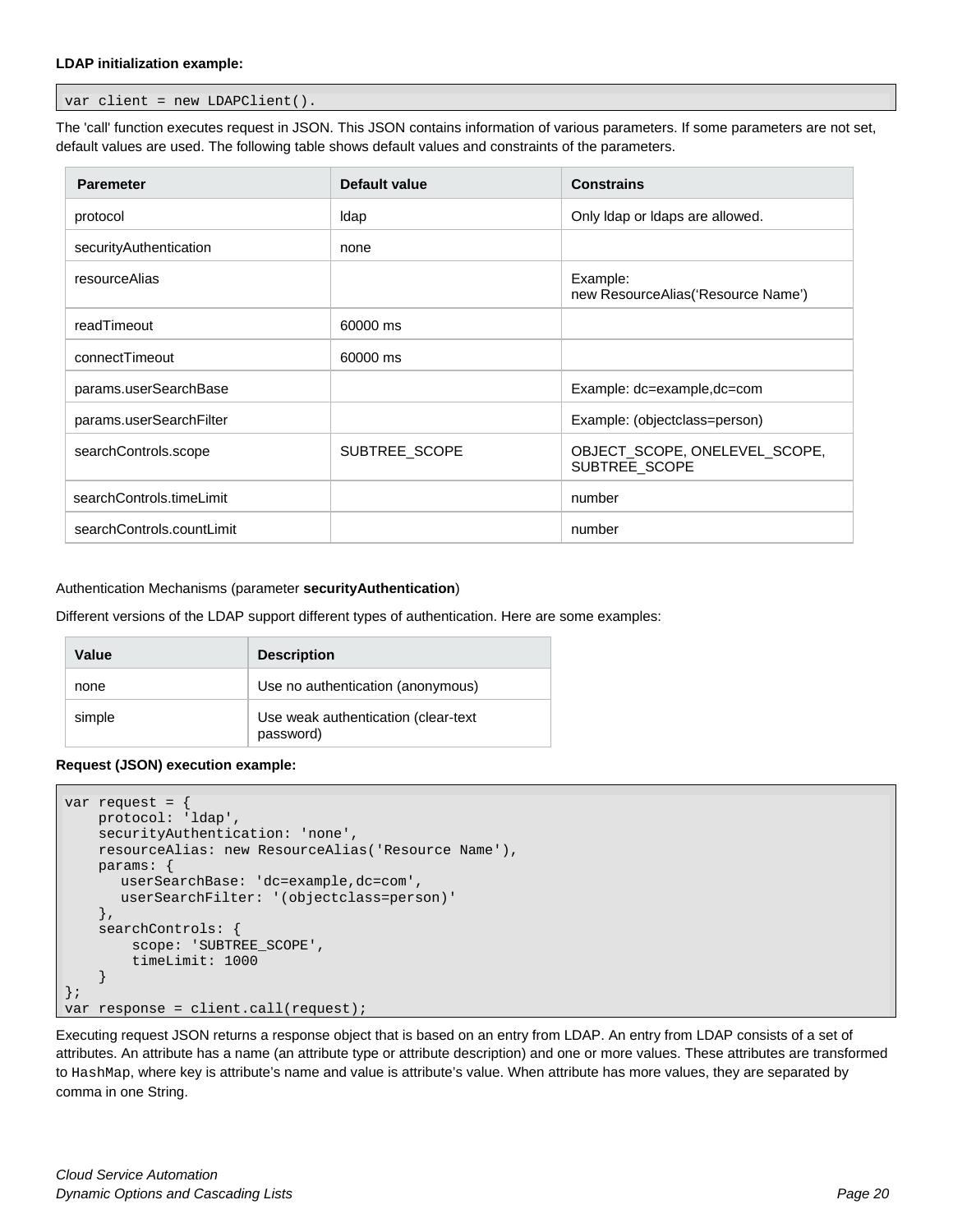#### **Call method response format:**

```
{ 
      givenname=givenname: consumer, 
      sn=sn: consumerA, 
      userpassword=userpassword: password, 
      ou=ou: Users, 
      manager=manager: uid=manager,ou=ConsumerUsers,ou=CSAUsers,dc=example,dc=com, 
      member=member:cn=ServiceConsumer,ou=ConsumerGroup,ou=CSAGroups,dc=example,dc=com, 
      mail=mail: name.surname@mail.com, 
      uid=uid: User28, 
      objectclass=objectClass: top, inetOrgPerson, person, organizationalPerson, 
uidObject, extensibleObject, 
      cn=cn: User28 
}
```
This object can be processed by any JavaScript code and JSON object representing available values can be built from it.

#### **Build available values from response example:**

```
var response = client.call(request);
var availableValues = [
    \left\{ \right. 'displayName': 'UID',
          'value': response.data[0].get('uid')
     }, {
          'displayName': 'Given name',
          'value': response.data[0].get('givenname')
     }, {
          'displayName': 'Surname',
          'value': response.data[0].get('sn')
     }
];
```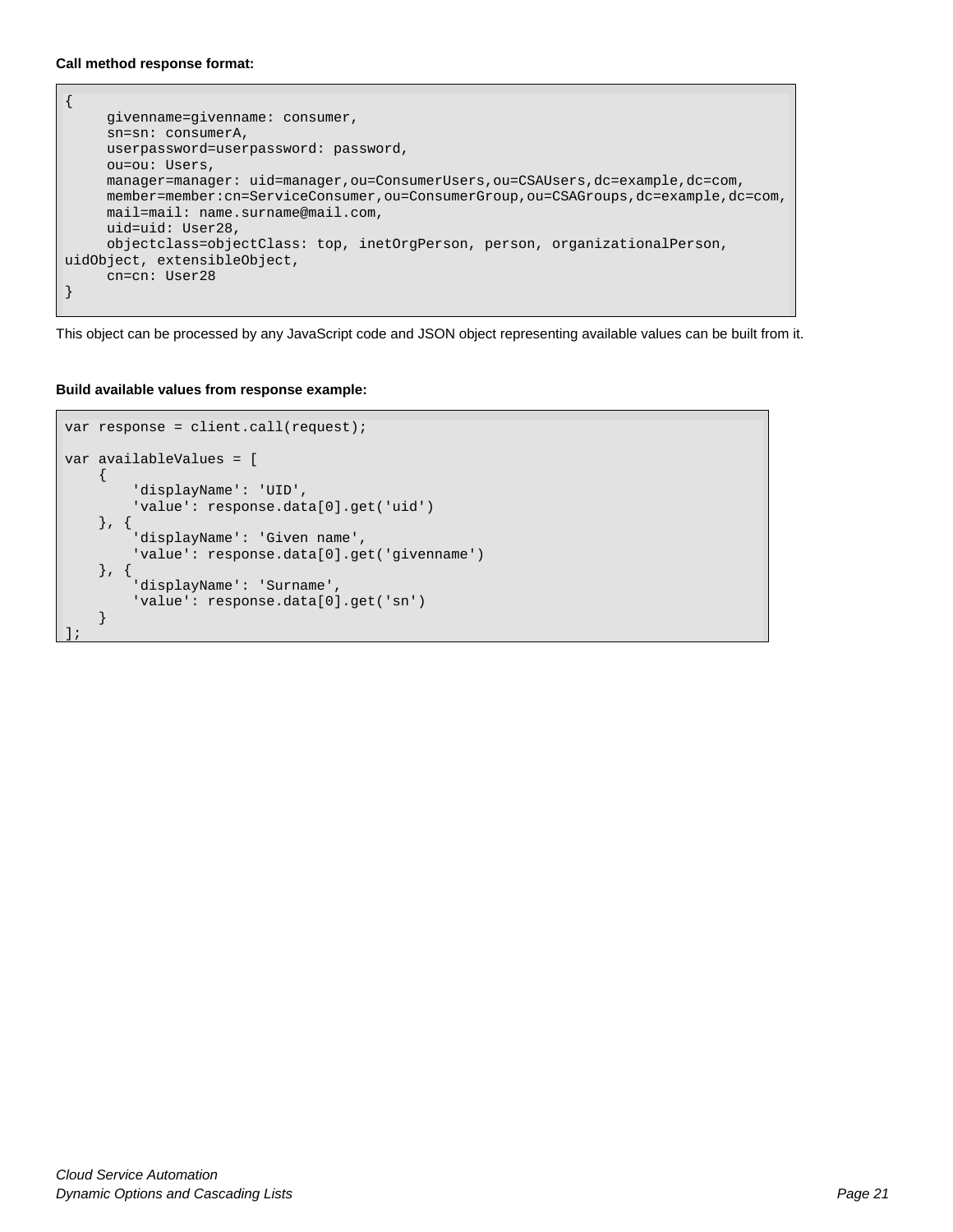## <span id="page-21-0"></span>**Appendix A – Developing the JavaScript dynamic scripts**

JavaScript for dynamic properties is stored in the database. This is a change compared to pre 4.70 versions of CSA. Having the script stored in a database makes it available on all nodes in a cluster environment without the need of additional synchronization (such as using a shared filesystem for all nodes).

The JavaScript files existing in previous versions of CSA are backed up in a ZIP archive file CSA\_HOME/jboss-

as/standalone/deployments/csa.war/propertysources/js-backup<timestamp>.zip. You can unpack the files and view them for reference but keep in mind that JavaScript files on a filesystem no longer have any effect on dynamic properties in CSA. All relevant JavaScript files are kept in the database. This is different from JSP files (see Appendix  $D - CSA$  JSP scripts reference).

If you are a Service Designer, you can upload new scripts using a new CSA script management UI (see [Dynamic loading\)](#page-4-0) or you can import scripts as part of a service design. You cannot overwrite existing scripts though. The only way to do it is to delete the old version and upload the new version of the script.

To test a script, create a design (can be topology or sequence), go to the subscriber options tab, create an option set, add an option to it, and add a property to it. Set the property to be a list property and click **switch to dynamic entry**.

You can select the script name, add parameters and press the "refresh" icon to run the script and see returned dynamic list property values. A limitation of this is that some dynamic properties may be tied to an identity of the user that invoked this action (for example: dynamic property with list of images on OpenStack may return a different list for different users). To avoid this limitation you would need to publish the design and offering and use the property from the Marketplace Portal under the identity of the intended user.

Another option to test the script is to use any HTTP client. Set authentication user to csaReportingUser (using HTTP Basic authentication) and its password. Do POST request to https://hostname:8444/csa/propertysources/js-example1.js (or respective JS script). For JS files this has the advantage of showing debug output from scripts that are not visible in the design UI (unless the script fails). Debug output (if present) is at the start of the response enclosed in the XML-style comment section. Possible errors are indicated with the <error> tag.

Scripts can write to the debug output using the **debug** function. This function outputs all arguments in some detailed form which describes the value and also methods that are available to invoke on each object. When invoked without arguments: debug() it outputs information about variables in the current scope (includes all functions and objects).

Another helpful tool is tracing. Tracing can be dynamically enabled and disabled by invoking functions **trace\_enable** and **trace\_disable**. Tracing writes details on each function that is entered including values of all arguments, each functions exited (either return value or exception is displayed) and variable states on each line.

Using functions that output to this debug output is recommended only to develop scripts. It may slow down scripts significantly and produces output that actual dynamic list properties ignore.

## <span id="page-21-1"></span>**Appendix B – CSA JavaScript reference**

CSA uses Mozilla Rhino as JavaScript implementation. The JavaScript engine is configured to run with JavaScript version 1.8. Integration between Java and JavaScript (also known as LiveConnect) is strongly restricted to maintain security and integrity of CSA. To implement common use-cases where JavaScript has to interact with outside systems, additional objects and functions are provided.

### <span id="page-21-2"></span>**Basic JavaScript data types**

#### **String**

Strings constants are created surrounding string data by a pair of single or double quotes. Character set of JavaScript source code, input and output is assumed to be unicode. There is no separate character type. By addressing character in a string (using []), the return value is a string with one character. Byte and unicode escape sequences are available. Examples:

- 'string 1'
- "string 2"
- '\u2665\x41'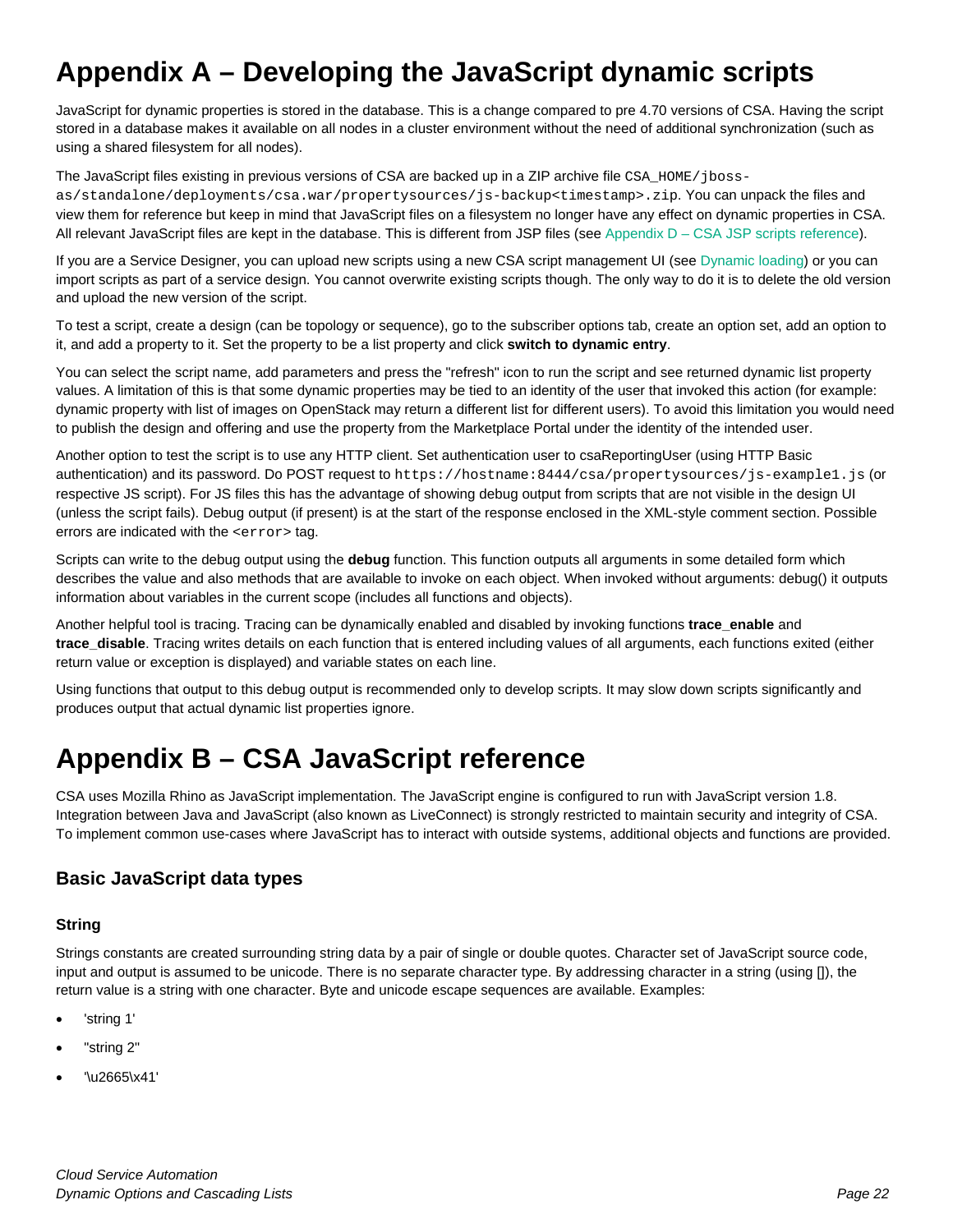#### **Number**

Numbers are implemented as double-precision binary 64-bit IEEE 754 floating point number. Numbers have one bit sign, 11 bits exponent and 52 bits of mantissa. This type can precisely represent all 32bit integer numbers. For non integer numbers or very large integer numbers the number will be "rounded" to nearest representable number.

#### **Boolean**

Boolean constants are true and false. They are useful in conditions. Usual operators for boolean values are available.

#### **Regular expression**

JavaScript 1.8 has regular expression as a native data type. Regular expression is written between pair of forward slash characters. Regular expression can be used to find patterns in strings and to access groups for easy text extraction. Examples:

- 'testing'.search(/st/) evaluates to 2
- 'axbxc'.split(/x/) evaluates to array ['a','b','c']

#### **Array**

An array can hold objects and allows fast access to them through their index. Arrays in JavaScript have variable size and do not restrict object type. Example: [1, 4, 5.5, 'asdf'] Type-restricting arrays are also available.

#### **Object**

Objects can be created by enclosing field descriptions inside curly braces. Object system of JavaScript is based on prototypes. Object prototype can be accessed through 'prototype' field. Objects can be also used as maps associating keys to values. To create object based on a prototype, use new keyword.

For more details on JavaScript language you can refer to various books on this topic. Be aware that JavaScript environments even for same version of JavaScript differ by amount of supported built-in functions and objects. For example in browsers it is common to have global variable window which provides a lot of functionality related to browser window interaction, however this one is not available in CSA.

### <span id="page-22-0"></span>**List of global names**

The following names are bound to values in the global JavaScript environment:

Function, Object, Error, CallSite, decodeURI, decodeURIComponent, encodeURI, encodeURIComponent, escape, eval, isFinite, isNaN, isXMLName, parseFloat, parseInt, unescape, uneval, NaN, Infinity, undefined, EvalError, RangeError, ReferenceError, SyntaxError, TypeError, URIError, InternalError, JavaException, Array, String, Boolean, Number, Date, Math, JSON, With, Call, Script, Iterator, StopIteration, RegExp, Continuation, ArrayBuffer, Int8Array, Uint8Array, Uint8ClampedArray, Int16Array, Uint16Array, Int32Array, Uint32Array, Float32Array, Float64Array, DataView, print, println, debug, trace\_enable, trace\_disable, request, load, Java CSAIntegrationHelper, ResourceAlias, DOMParser, XMLSerializer, XPathConstants, URI, FileStorage, OpenOption, HTTPClient, SQLClient, SQLDate, SQLTimestamp, SQLTime

#### <span id="page-22-1"></span>**List of functions available with non-CSA specific data types**

#### **Functions available in String objects**

constructor, toString, toSource, valueOf, charAt, charCodeAt, indexOf, lastIndexOf, split, substring, toLowerCase, toUpperCase, substr, concat, slice, bold, italics, fixed, strike, small, big, blink, sup, sub, fontsize, fontcolor, link, anchor, equals, equalsIgnoreCase, match, search, replace, localeCompare, toLocaleLowerCase, toLocaleUpperCase, trim, trimLeft, trimRight, length

#### **Functions available in Boolean objects**

constructor, toString, toSource, valueOf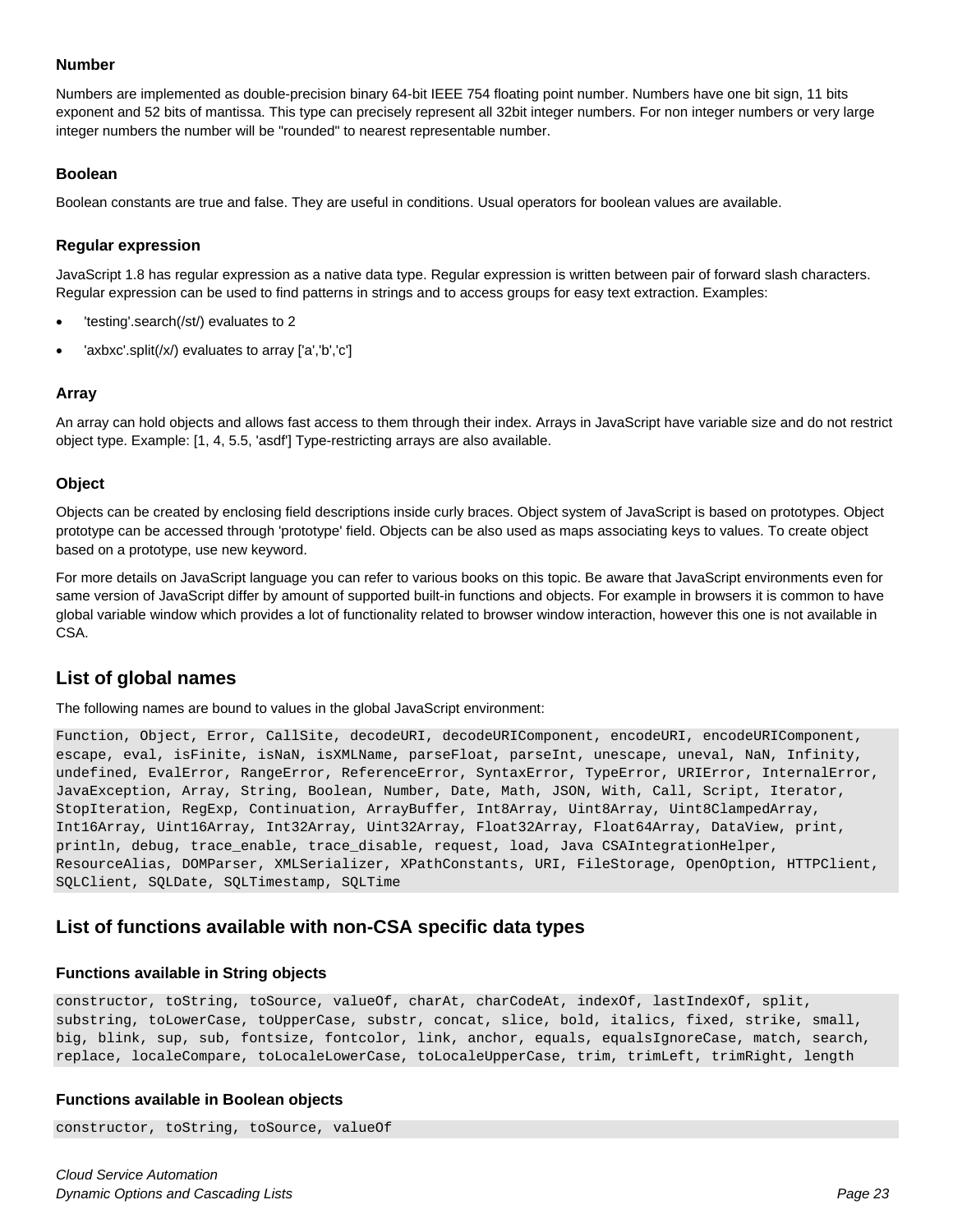#### **Functions available in Number objects**

constructor, toString, toLocaleString, toSource, valueOf, toFixed, toExponential, toPrecision

#### **Functions available in RegExp objects**

```
constructor, compile, toString, toSource, exec, test, prefix, multiline, ignoreCase, global, 
source, lastIndex
```
#### **Functions available in Date objects**

constructor, toString, toTimeString, toDateString, toLocaleString, toLocaleTimeString, toLocaleDateString, toUTCString, toSource, valueOf, getTime, getYear, getFullYear, getUTCFullYear, getMonth, getUTCMonth, getDate, getUTCDate, getDay, getUTCDay, getHours, getUTCHours, getMinutes, getUTCMinutes, getSeconds, getUTCSeconds, getMilliseconds, getUTCMilliseconds, getTimezoneOffset, setTime, setMilliseconds, setUTCMilliseconds, setSeconds, setUTCSeconds, setMinutes, setUTCMinutes, setHours, setUTCHours, setDate, setUTCDate, setMonth, setUTCMonth, setFullYear, setUTCFullYear, setYear, toISOString, toJSON

#### **Functions available in Array objects**

constructor, toString, toLocaleString, toSource, join, reverse, sort, push, pop, shift, unshift, splice, concat, slice, indexOf, lastIndexOf, every, filter, forEach, map, some, find, findIndex, reduce, reduceRight, length

Indexing access is available.

#### **Functions and values available in Math object**

toSource, abs, acos, asin, atan, atan2, ceil, cos, exp, floor, log, max, min, pow, random, round, sin, sqrt, tan, E, PI, LN10, LN2, LOG2E, LOG10E, SQRT1\_2, SQRT2

#### **Functions avilable in ArrayBuffer objects**

byteLength, slice

Indexing access is available.

## <span id="page-23-0"></span>**Appendix C – JavaScript sample code**

#### <span id="page-23-1"></span>**Sample list**

| println(' <property>');</property> |                                                  |  |
|------------------------------------|--------------------------------------------------|--|
|                                    | println(' <availablevalues>');</availablevalues> |  |
| println('                          | <value>Standard</value> ');                      |  |
| println('                          | <displayname>Standard</displayname> ');          |  |
| println('                          | <description>Standard</description> ');          |  |
| println('                          | <initialprice>12</initialprice> ');              |  |
| println('                          | <recurringprice>2</recurringprice> ');           |  |
| println('                          | ');                                              |  |
| println('                          | <availablevalues>');</availablevalues>           |  |
| println('                          | <value>Enterprise</value> ');                    |  |
| println('                          | <displayname>Enterprise</displayname> ');        |  |
| println('                          | <description>Enterprise</description> ');        |  |
| println('                          | <initialprice>23</initialprice> ');              |  |
| println(                           | <recurringprice>3</recurringprice> ');           |  |
|                                    | println(' ');                                    |  |
| $printh(n(')$ ;                    |                                                  |  |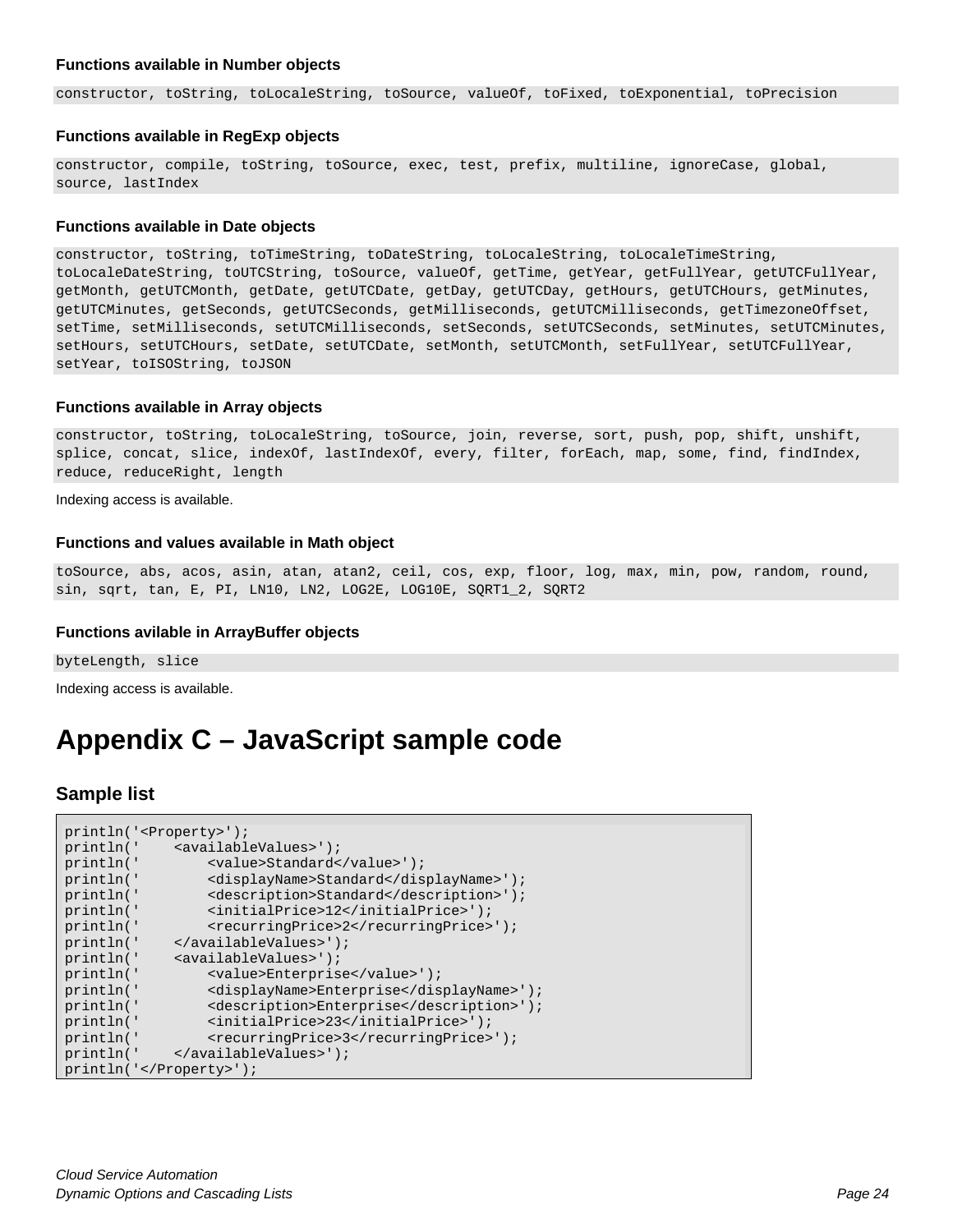```
Sample list with availableValues array
```

```
availableValues = [ {
     'value': 'Standard',
     'displayName': 'Standard',
    'description': 'Standard',
     'initialPrice': '12',
     'recurringPrice': '2'
}, {
     'value': 'Enterprise',
     'displayName': 'Enterprise',
     'description': 'Enterprise',
     'initialPrice': '23',
     'recurringPrice': '3'
 } ];
```
## <span id="page-24-1"></span>**Load content from a text file**

Create the file storage entry in the resource-alias.xml file as shown here:

```
<resource-alias>
     <entry name="csa files">
         <requiredProtocol>file</requiredProtocol>
         <baseURL>file:///opt/csa46/files</baseURL>
     </entry>
</resource-alias>
```
Then use this resource alias in the script:

}

```
var storage = new FileStorage(new ResourceAlias('csa files'));
// Read the whole file to an array
var lines = storage.readAllLines('options.txt');
var availableValues = [];
// Loop through the lines
for(var l = 0; l < lines.length; l++) {
    var line = lines[l];
    availableValues.push({
         'displayName': l+': '+line,
         'value': line,
         'description': line
     })
```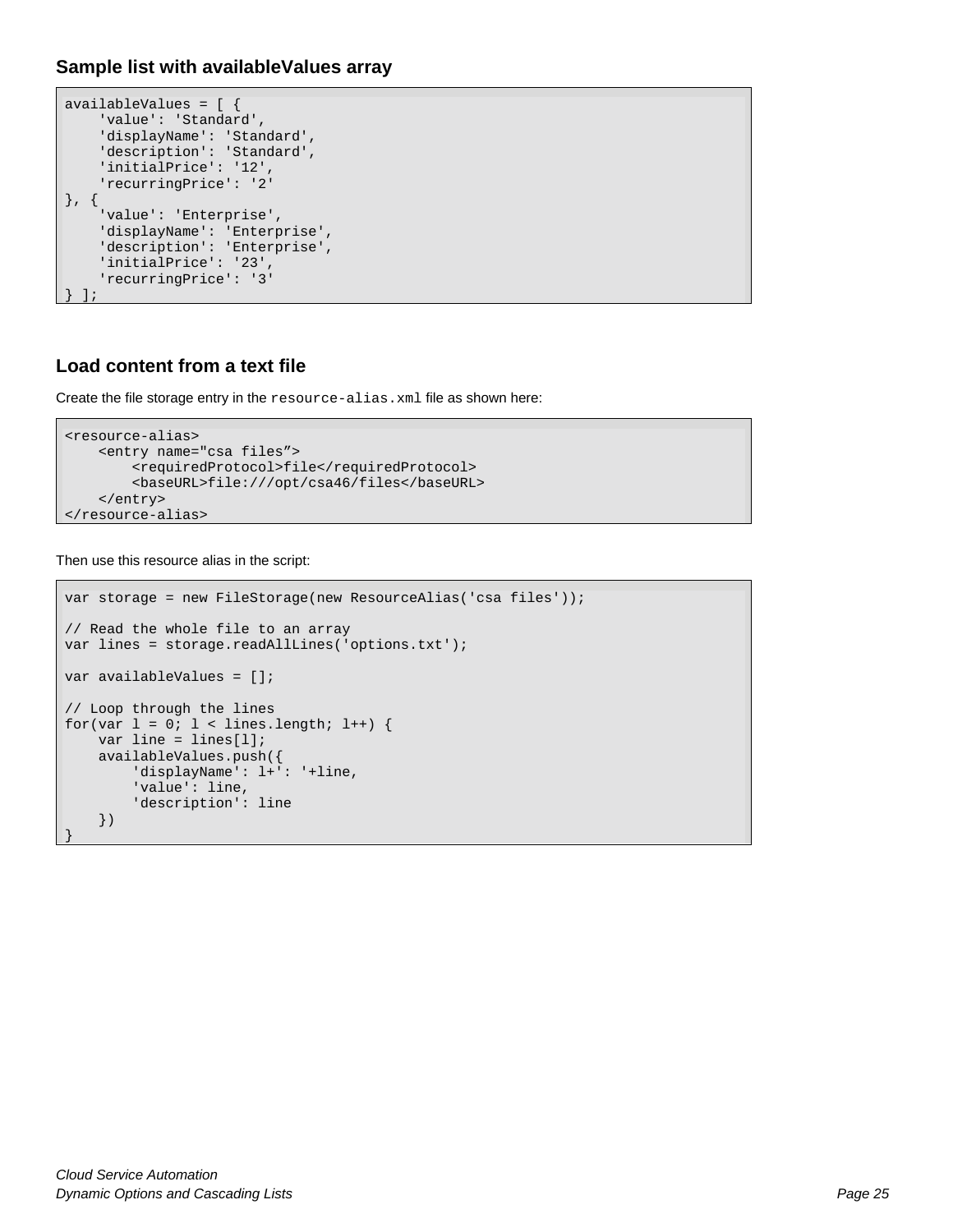## <span id="page-25-0"></span>**Load content from the database using SQL client**

Database driver jars should be placed under: CSA\_HOME/jboss-as/standalone/deployments/csa.war/WEB-INF/lib/.

Create the database connection entry in the resource-alias.xml as shown here:

```
<resource-alias>
    <entry name='sqlserver auth'>
         <username>csauser</username>
         <requiredProtocol>jdbc</requiredProtocol>
         <baseURL>jdbc:jtds:sqlserver://localhost:1433/csa</baseURL>
         <password>secret</password>
     </entry>
</resource-alias>
```
**Note:** The format of the URL varies greatly between drivers, check the documentation for the relevant driver you are using, such as MSSQL, Oracle, PostgreSQL:

```
 MSSQL = jdbc:jtds:sqlserver://<ipaddress>:1433/<dbname>
 Oracle = jdbc:oracle:thin:@<ipaddress>:1521:<SID>
 PostgreSQL = jdbc:postgresql://<ipaddress>:5432/<dbname>
```
Then use this resource alias in the script:

```
// Get a client for the database
var client = new SOLClient(new ResourceAlias('sqlserver auth'));
// Execute the query
var response = client.call(
     'SELECT uuid, display_name, discriminator FROM csa_category where 
discriminator = ?',
     [request.discriminator != null? request.discriminator: 'CATALOG_CATEGORY']);
var availableValues = [];
// Loop through the result set
for(var row in response.data) {
    var availableRow = {
         'value': response.data[row].get('uuid'),
         'displayName': response.data[row].get('display_name'),
         'description': response.data[row].get('discriminator')
     };
     availableValues.push(availableRow);
}
```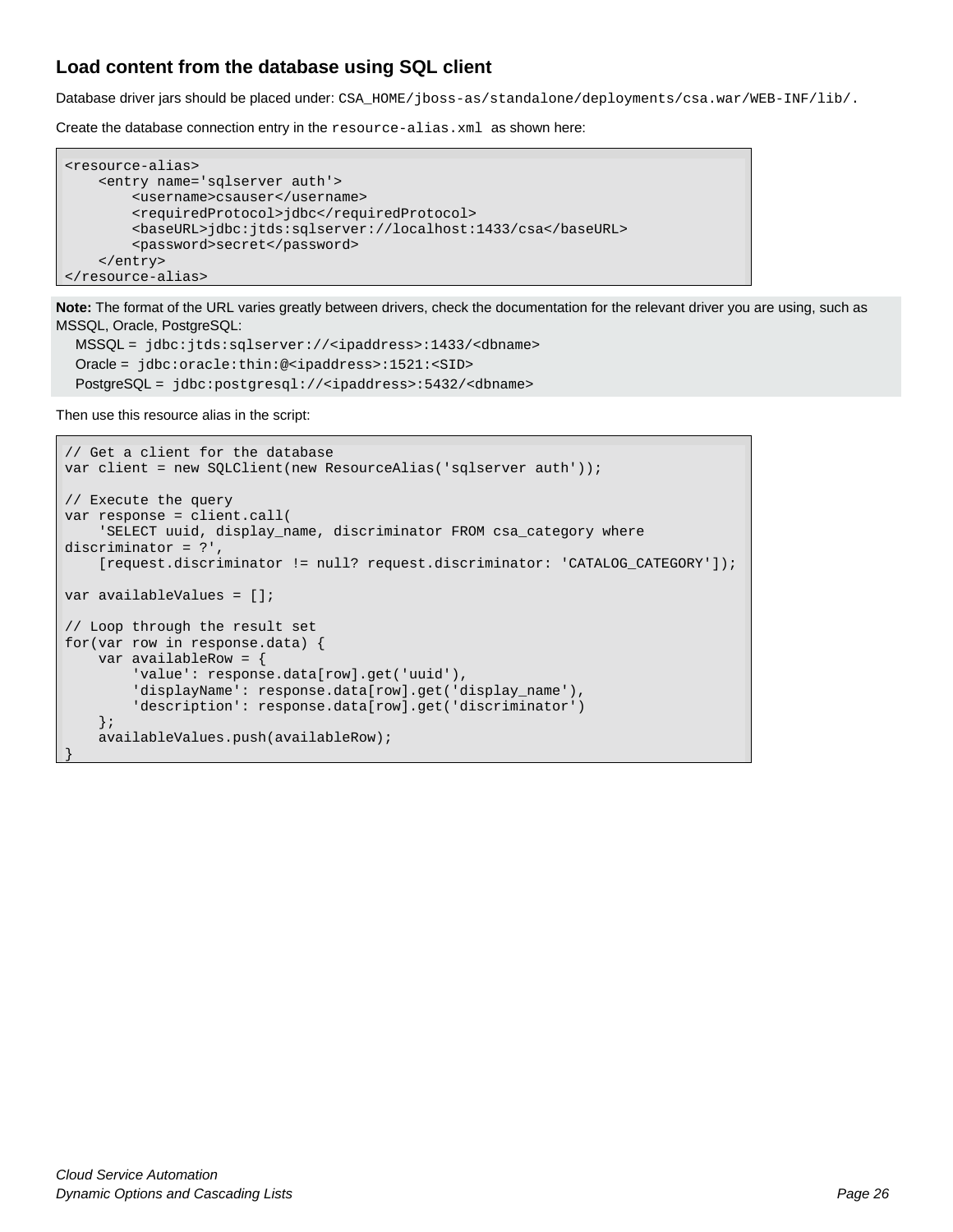## <span id="page-26-0"></span>**Load data from an HTTP resource**

The simplest GET call:

```
// Make GET request
var response = HTTPClient.call({
    method: 'GET',
     url: 'http://httpbin.org/xml'
});
debug(response);
var availableValues = [];
if(response.statusCode == 200) {
     // Show the first 100 characters of the response
    var line = response.body.substring(0, 99);
     availableValues.push({
         value: line,
         displayName: line
     });
}
```
To authenticate an HTTP request with Basic Authentication, create resource alias entry:

```
<resource-alias>
    <entry name='basic auth'>
         <username>user</username>
         <requiredProtocol>http</requiredProtocol>
         <requiredURL>http://httpbin.org/basic-auth/user/passwd</requiredURL>
         <password>passwd</password>
     </entry>
</resource-alias>
```
Then use it within the request:

```
// Make GET request with basic authentication
var request = {
    url: 'http://httpbin.org/basic-auth/user/passwd',
    method: 'GET',
    resourceAlias: new ResourceAlias('basic auth')
};
var response = HTTPClient.call(request);
debug(response);
var availableValues = [];
if(response.statusCode == 200) {
     // Show the first 100 characters of the response
    var line = response.body.substring(0, 99);
    availableValues.push({
         value: line,
         displayName: line
     });
}
```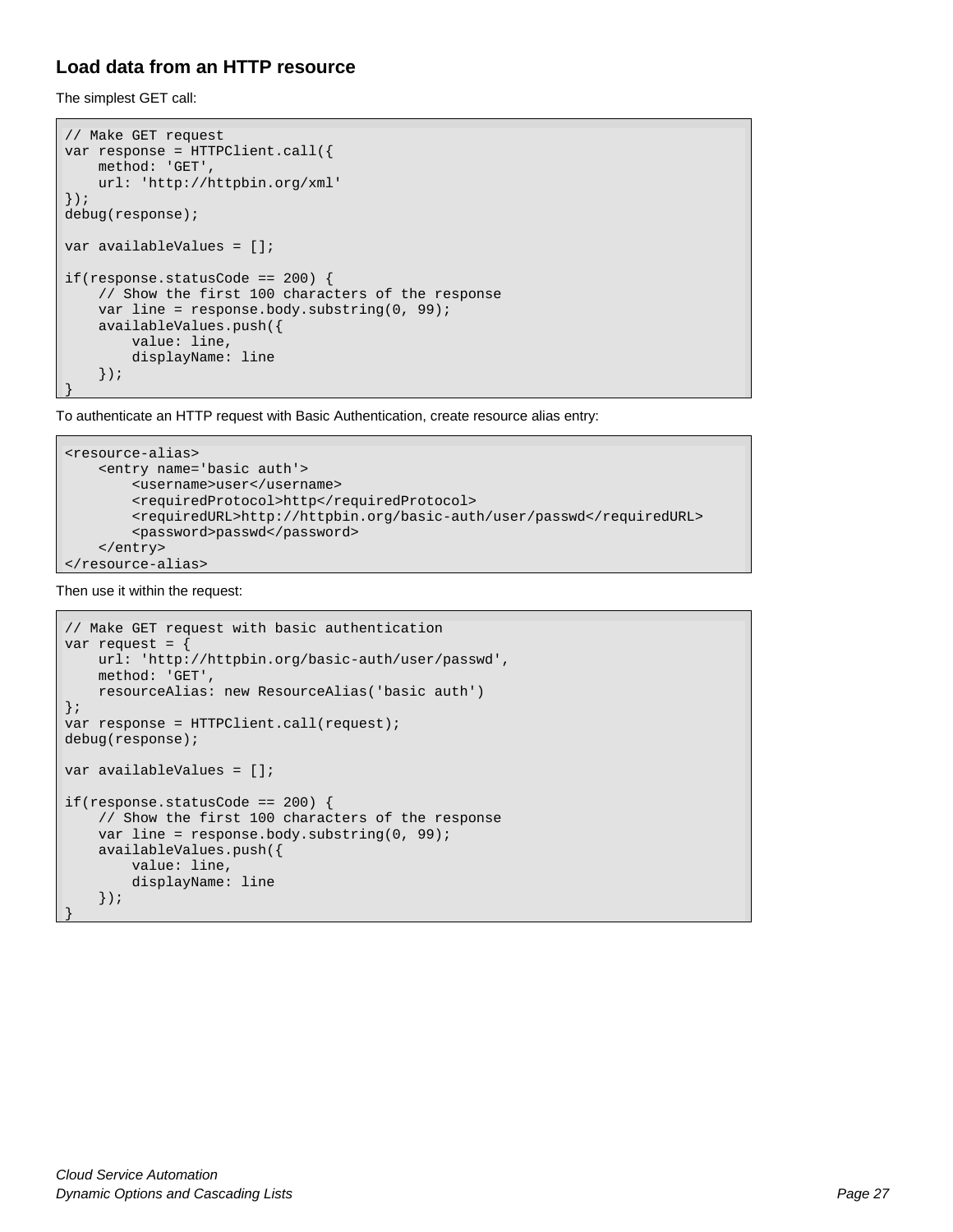If HTTP response is returning XML, the following parsing logic can be applied:

```
var response = HTTPClient.call({
     method: 'GET',
     url: 'http://httpbin.org/xml'
});
var availableValues = [];
function value(name, value) {
     return {
          value: value,
          displayName: name,
    description: value
\left\{\begin{array}{ccc} \end{array}\right\}}
if(response.statusCode == 200) {
     // Parse the body to DOMNode
     var xml = new DOMParser().parseFromString(response.body);
     // Show some nodes
     availableValues.push(value(xml.firstChild.nodeName, 
xml.firstChild.nodeValue));
     var sibling = xml.firstChild.nextSibling;
    availableValues.push(value(sibling.nodeName, sibling.hasChildNodes()));
     // Show some attributes
     if(sibling.hasAttributes()) {
          var attrs=sibling.attributes;
          for(var a in attrs) {
              availableValues.push(value(a, attrs[a]));
          }
     }
     // Get all <title> elements with XPath
     var titles = xml.evaluateStringSet('//title');
     for(var t in titles) {
          availableValues.push(value('title '+t, titles[t]));
\left\{\begin{array}{ccc} \end{array}\right\}}
```
Example of CSAIntegrationHelper:

```
var username = 
CSAIntegrationHelper.getUsername('90d96588360da0c701360da0f1d600a1');
availableValues = [{
     value: username,
     displayName: username
}];
```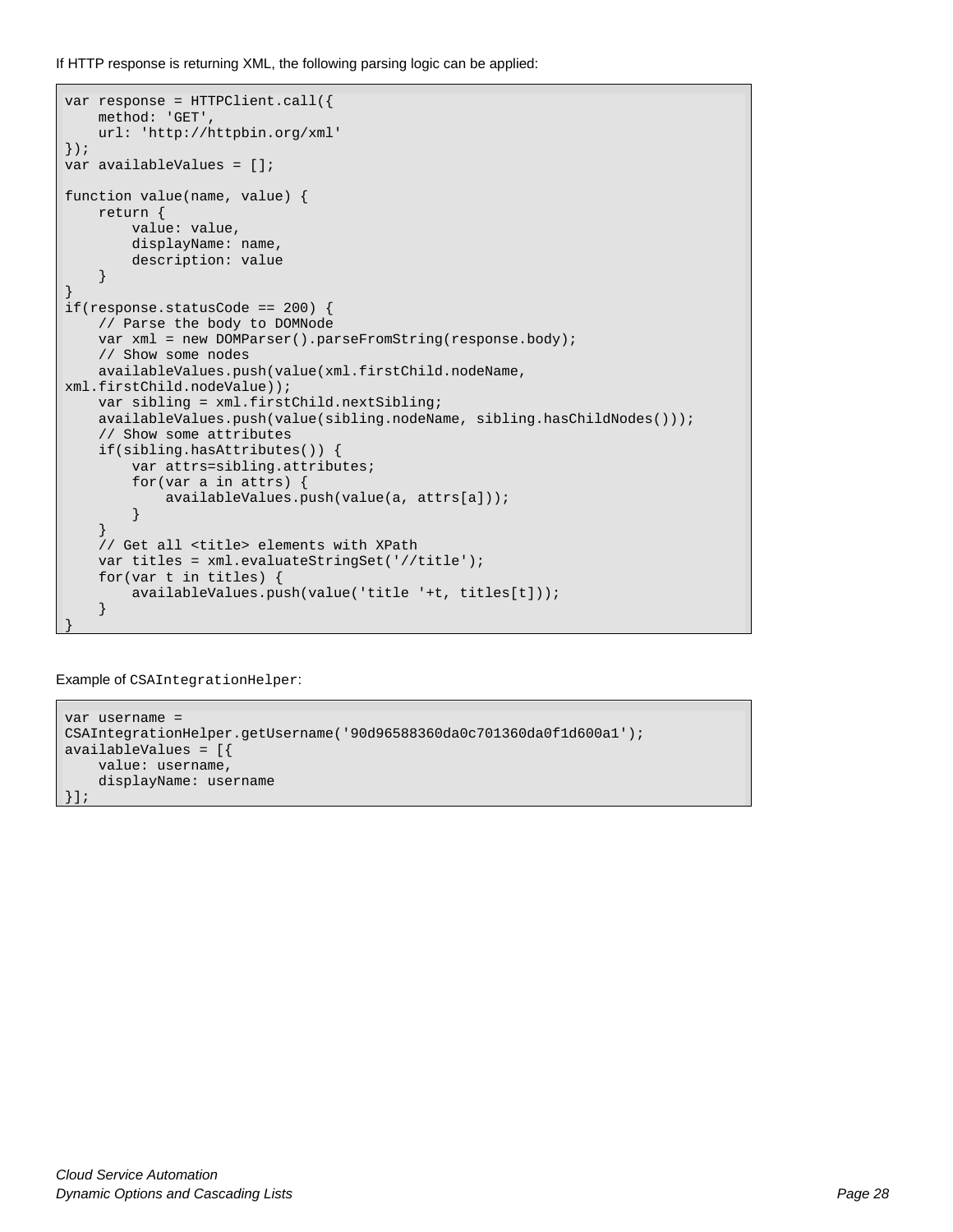## <span id="page-28-0"></span>**Load content from Operations Orchestration (OO)**

Get the Operations Orchestration certificate and import it to your trust store:

keytool -importcert -keystore js-example.truststore -storepass secret -file OO.cert -alias oo

Create the resource alias to authenticate against the Operations Orchestration certificate, use the trust store with the certificate:

```
<resource-alias>
     <entry name='oo auth'>
         <username>admin</username>
         <requiredProtocol>https</requiredProtocol>
<requiredURLPrefix>https://oohost:8445/PAS/services/rest/run/</requiredURLPrefix>
         <password>admin</password>
         <trustStore>
             <fileName>/full/path/to/js-example.truststore</fileName>
             <storePassword>secret</storePassword>
         </trustStore>
     </entry>
</resource-alias>
```
Pass the flow name as an input parameter to the script like this:

ooFlowURL=https://oohost:8445/PAS/services/rest/run/Library/CSA/Topology\_Generated\_Flows/04.50.00 00/design/1.0.0/End-to-End%2520Deployment%2520%282eb4d182-57a2-40d1-8660-1c6ff391bb3b%29

The XML that is read from Operations Orchestration contains a text in one of the <item> elements that looks like this:

```
{Result=;vCenterServer0001-ipAddressList=null;vCenterServer0001-hostname=null;vCenterServer0001-
cpuCount=null;vCenterServer0001-ipAddress=null;vCenterServer0001-vmID=null;vCenterServer0001-
macAddress=null;vCenterServer0001-result=Provisioning of the VM failed.;vCenterServer0001-
memorySize=null;vCenterServer0001-vmState=null;}
```
The script reads these name/value pairs and puts them to availableValues:

```
var response = HTTPClient.call({
     method: 'GET',
     url: request.ooFlowURL,
     resourceAlias: new ResourceAlias('oo auth')
});
var availableValues = [];
if(response.statusCode == 200) {
     // Parse the XML
     var respXml = new DOMParser().parseFromString(response.body);
     // Find the flowResult item
     var flowResult = respXml.evaluateString('//item[name="flowResult"]/value');
     // Extract name=value pairs
    var pattern = /{?([^{\wedge}=]+)=([^{\wedge};]^{\star});'} var array;
    while((array = pattern.exec(flowResult)) != null {
         availableValues.push({
              'displayName': array[1],
              'value': array[2],
              'description': array[0]
    \begin{matrix} \end{matrix}});
\rightarrow} else {
     availableValues.push({
          'displayName': response.statusCode+' '+response.status,
          'value': response.body
     });
}
```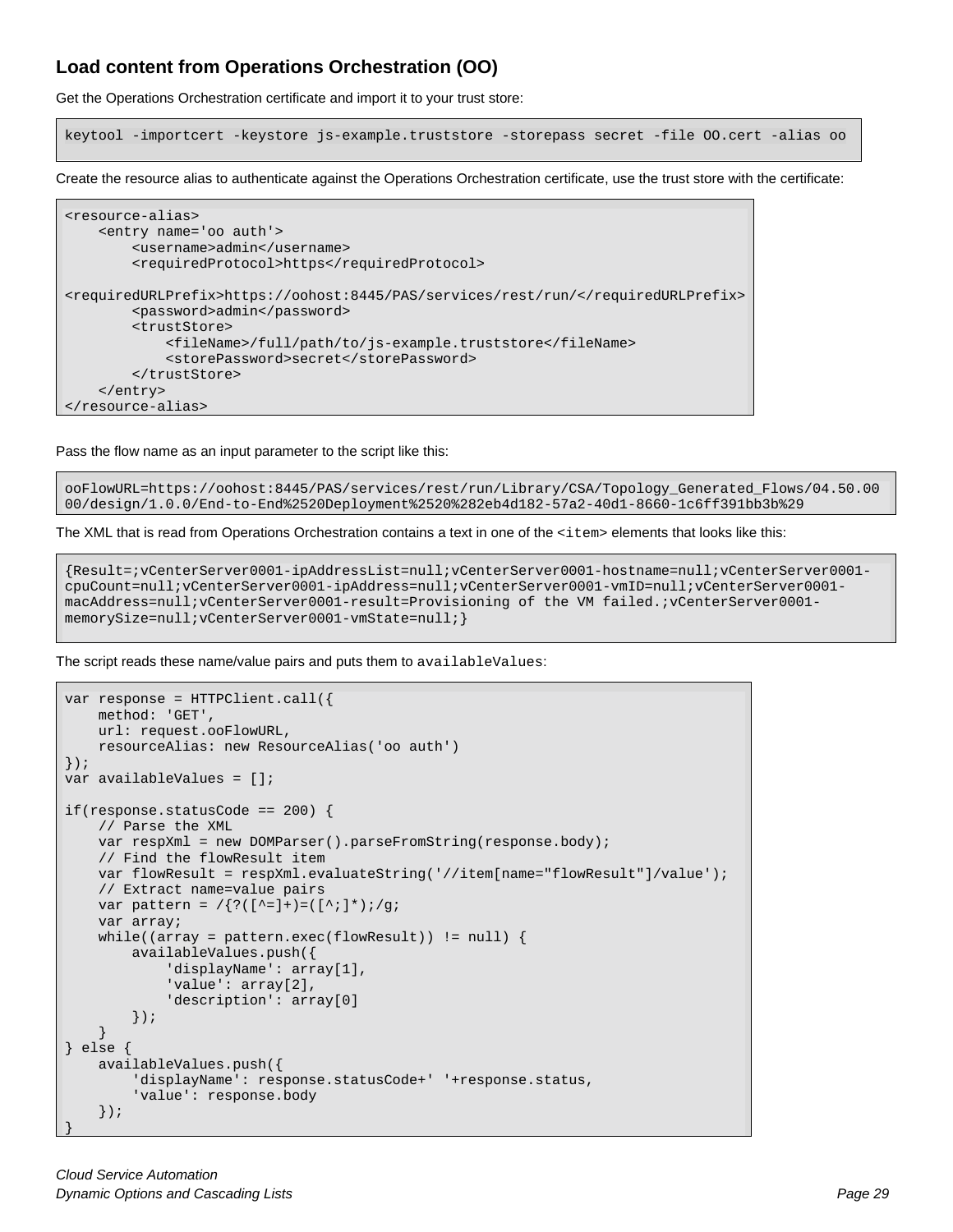## <span id="page-29-0"></span>**Appendix D – CSA JSP scripts reference**

There are two ways to implement dynamic properties in the option model: JSP files or JavaScript files to compute values of the dynamic properties. JSP files were used prior to 4.70, but have been deprecated because of security and technical issues. JavaScript is the new and preferred way to implement dynamic properties.

Deprecating the JSP files in 4.70, means that no enhancements will be made in the product regarding managing JSPs. The existing content will still be supported and JSPs will continue to work. However, it is highly recommended that you only use JavaScript to build new content.

The JSP files are stored in the CSA database, but they cannot be executed from the database. Because of that, CSA copies the JSP files from the database to the particular node filesystem from which they are being executed. It is possible to replace a JSP with a custom version on the node filesystem. Such a custom JSP is not propagated back to the database however.

## <span id="page-29-1"></span>**JSPs in a cluster HA system**

In a cluster HA system, the JSP files are being synchronized from the database to the filesystem on all nodes. Customizing a JSP file on a filesystem will override the JSP for one node but the change is not propagated to the other nodes. That can cause a script execution to fail in the cluster. You must copy the customized JSP files onto each node's filesystem in the cluster for the JSP execution to succeed, or use the following workaround.

When a service design is imported, it puts the nested JSPs into the CSA database. This import behavior can be leveraged for JSP development. You can put the JSP on the filesystem of a standalone CSA node. Then use the JSP in a design and export that design. When the design is imported onto any CSA cluster HA system, the design brings the nested JSP, which is put into the database, and shares the design (with the JSP) among all the nodes.

## <span id="page-29-2"></span>**JSP registration in the database**

- **import** when the service design/offering/catalogue is exported, it also contains assigned JSPs. When this archive is imported to another CSA service design/offering/catalogue, the JSP files are stored in the database.
- **capsule import** the capsule can contain auxiliary files (JSP, xml, txt, jar, and so on). All those auxiliary files are put into the database along with the JSPs and are synchronized to the nodes in the same way that the JSPs are synchronized to the nodes.